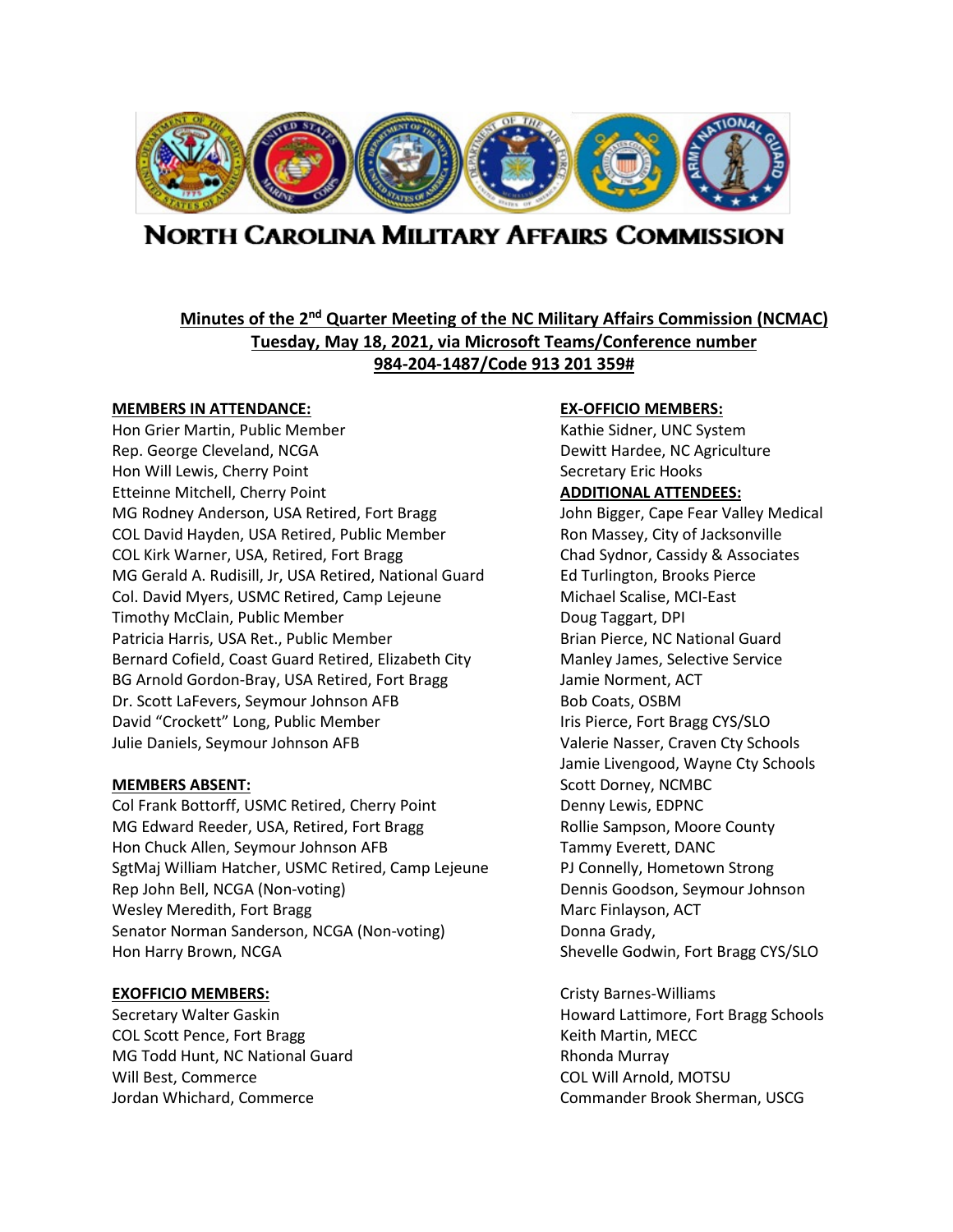# **DMVA:**

Ariel Aponte Jim McCleskey, Governor's office Greg Bethea Christopher Hailey, LA Grier Martin Chris Moore Senator Michael Lazzara Kelly Jackson **CSM** James McKee, NCNG Steven Kerr, MOTSU Malcolm Charles, MOTSU David Ham Mark Patton Ethan Brogden Kevin Arata, City of Fayetteville Mark Pickett, NCNG Monica Fuller Tom Anderson Jeff DeBellis, Commerce Joshua Levy, Commerce Jennifer Mundt Jeremy Tarr, Office of the Governor Brittany Conrad

# **CALL TO ORDER, WELCOME REMARKS:**

Chairman Grier Martin called the meeting to order at 12:31 pm and welcomed everyone to the meeting both members and other attendees. There were 16 voting/non-voting members via Microsoft Teams/phone for a quorum. He asked Kelly Jackson to read the Ethics Statement. Kelly Jackson said that the Commission had a legal obligation to disclose any conflict of interest a member may or may not arise or potentially arise with your regular job or any of your business while on this Commission. If you have a potential conflict, we ask that you disclose that potential conflict, so we are aware of the potential conflict. Does anyone have such conflict? Does anyone have any potential conflict of interest with the business on the agenda and if not, please be cognizant of any potential conflicts that arise from the discussion topics and govern yourself accordingly.

# **CONSENT AGENDA AND MINUTES:**

Chairman Martin asked for a motion to approve the  $1<sup>st</sup>$  Quarter 2021 NCMAC meeting minutes dated February 16, 2021. A motion was made by Kirk Warner and seconded by David Hayden and passed unanimously without discussion. The minutes were approved.

# **PUBLIC COMMENTS/OPEN ANNOUNCEMENTS:**

Chairman Martin asked if anyone from the Public had any comments. Scott Dorney from NC Military Business Center (NCMBC) said that he wanted to mention three things. First of all, they have the Southeast Region Federal and Defense Textile Symposium going on right now. It is a three day virtual event. It involves the Defense Logistics Agency, clothing and textiles, PE US Army and PEO Soldier and speakers from the Marine Corps, Navy and Air Force all presenting on future acquisitions for clothing, uniforms and unit and individual equipment. On August 4, they will have the North Carolina Defense Trade Show & Cybersecurity Forum. That will be held at Fayetteville Tech and Co-Hosted with Senators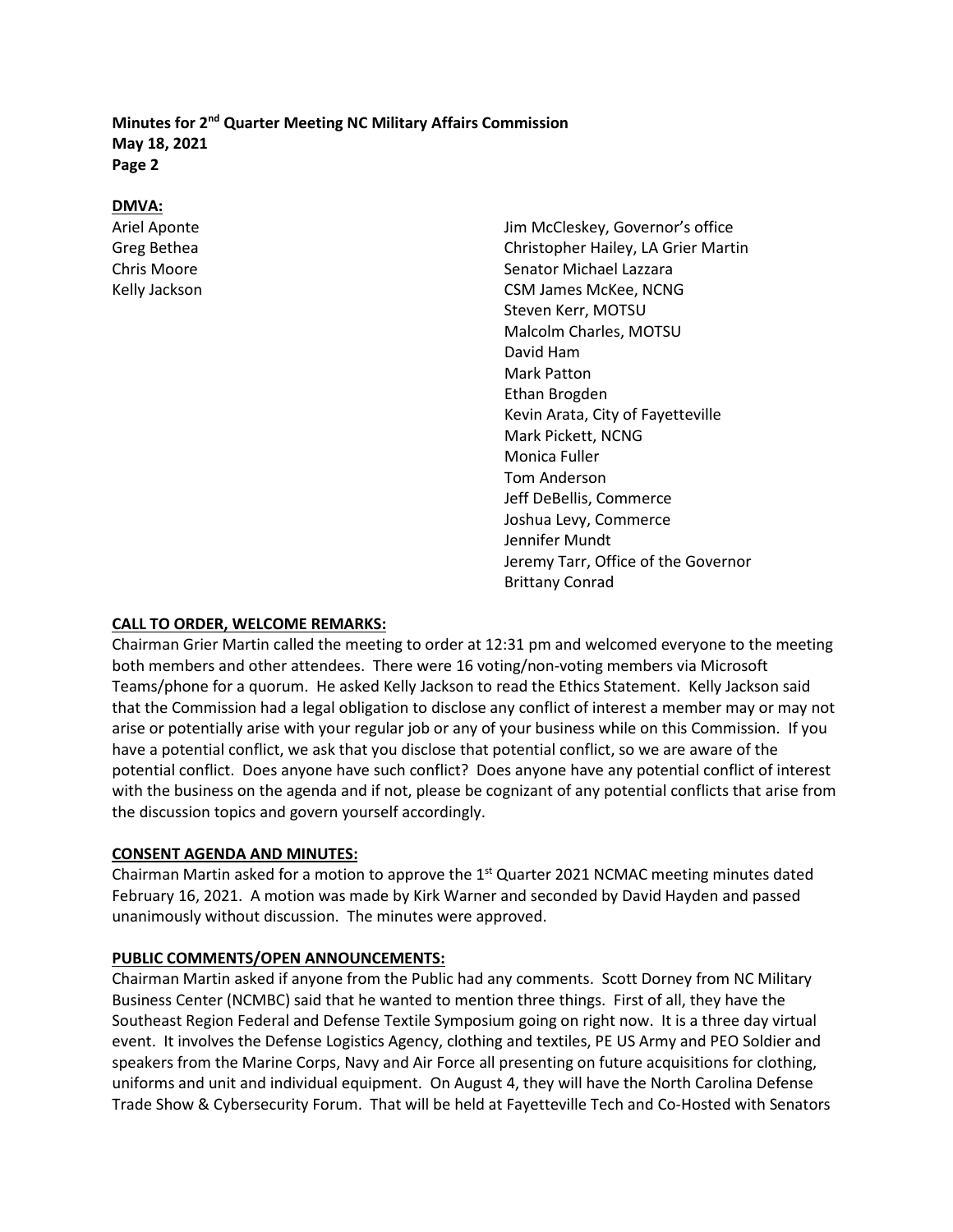Burr and Tills. It will be a live and in-person event. This will be an important event with the cybersecurity forum. The third item is that the North Carolina Board of Science, Technology, and Innovation, which is the sister board of the NC Military Affairs Commission and which he is a member of has launched a defense innovation task force to evaluate the opportunity to include Department of Defense (DoD) research and development and other defense innovation in North Carolina as a way to expand our defense economy in the state. He will be chairing that task force that will be made up of about 15-20 members from various agencies and industries and they will make a report to the full board of Science, Technology, and Innovation by their August meeting about recommendations for strategies and actions to increase defense related innovation and research and development in North Carolina. He will encourage his Board to share that report or give a presentation at a future NC Military Affairs Commission meeting. This will overlap with the Commission's goal to increase the defense economy on North Carolina. There were no questions for Scott Dorney. Scott Dorney said that Defense Alliance of NC (DANC) is a partner in the DefTech event and appreciate the opportunity to partner with them.

### **DEPARTMENT OF MILITARY AND VETERANS AFFAIRS (DMVA) UPDATE: SECRETARY WALTER GASKIN**

Secretary Walter Gaskin said good afternoon to the Commission members and colleagues. He is here today to give an update on his Department. We have been very busy this quarter and the General Assembly is back in session, and we are engaged with them on a daily basis. The Department is actively tracking approximately 40 pieces of legislation that would impact our constituents or the agency itself in some way. As the budget process continues to play out, we will be advocating for the military members and veterans of North Carolina, and their families, and the issues that impact them, and frankly, all of us. That is why our advocacy does not stop at the installation gates—we know that quality of life issues is paramount in considerations around base realignment. That is why we have adopted a holistic approach to the issues, working with the Department of Public Instruction and local education boards, the Department of Environmental Quality (DENCR), and other partners in state and local government to advance the legislative and policy goals of the Department. Across the Department we are easing back into a more "normal" routine as vaccine rates rise and covid-19 cases fall. We have been working with our nursing home service provider to get residents vaccinated, and even conducted 3 clinics at each of our homes. Our resident vaccination rate fluctuates slightly as residents and staff come and go, but we are holding fairly steadily around 90% for residents and half of the staff. We face challenges in encouraging State Veterans Nursing Home staff to get vaccinated, just like all the State agencies, but we will continue to push for a full vaccination rate from the Department level. Veterans Stand Downs are starting up again after the disruption caused by the pandemic; there were 6 last month alone. These events helped more than 300 homeless veterans take advantage of Veteran Affairs services, mental health screenings, employment assistance and donated supplies including toiletries, shoes, linens, and backpacks. An estimated 130 COVID-19 vaccines were delivered as well. This quarter, the Veterans Affairs Commission selected 388 students in NC to receive the Scholarship for Children of Wartime Veterans, which is awarded and administered through our Department. This scholarship is earned by children who have suffered some tragedy in their life, related through the service contributions of their family. It is one of my top priorities to ensure that this program is not only fully funded, but wellstructured and sustainable well into the  $21<sup>st</sup>$  century. Our State Veterans Home program is expanding. We are on track to open a new state of the art facility in Kernersville later this summer that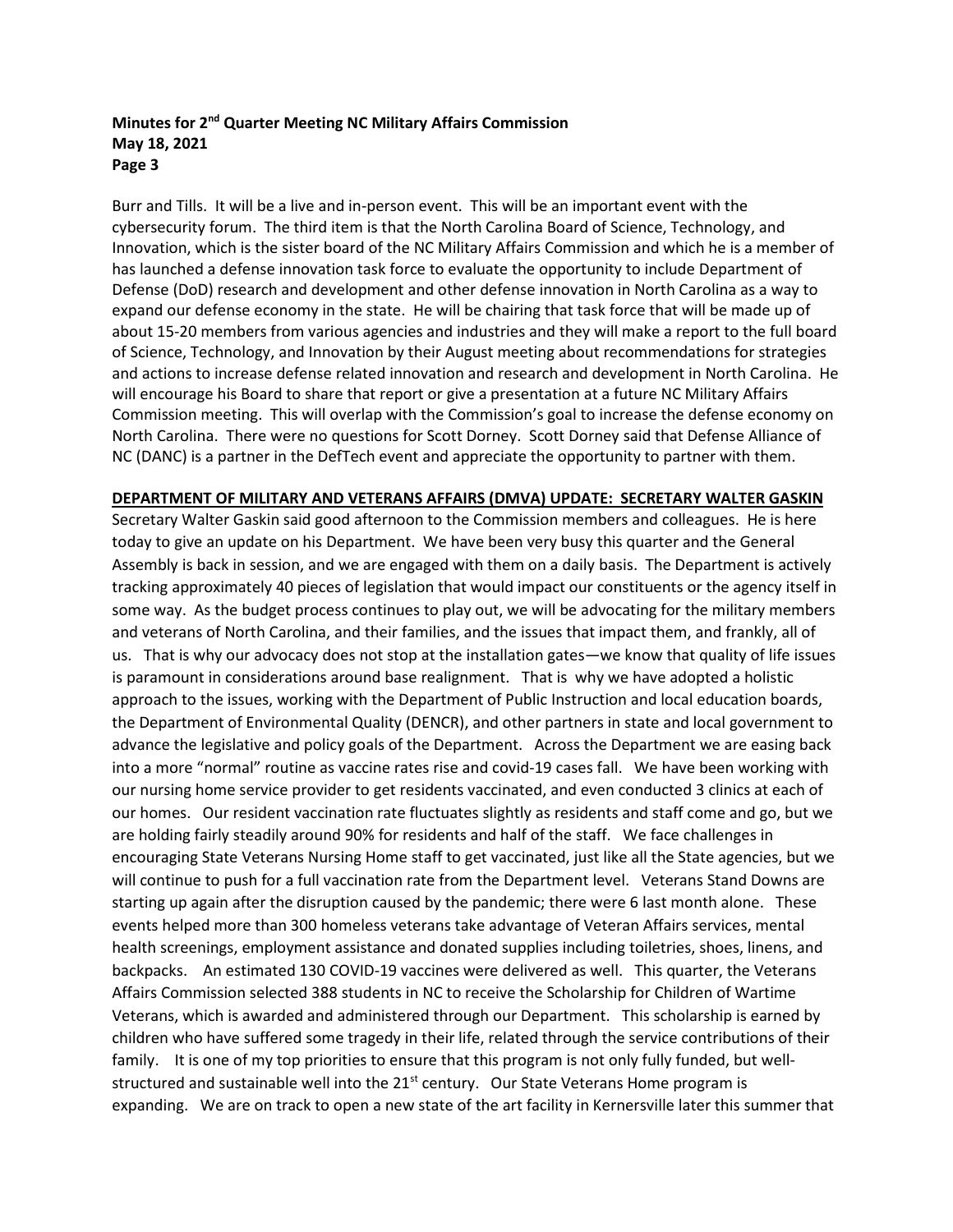will house 120 beds and we are currently right in the middle of the bid opening for a facility in Raleigh as well. Since I was appointed to my position by Governor Cooper, I have made it a point to visit our major military installations across North Carolina and, so far, have been to each one except Cherry Point, where I will be later this month. North Carolina is proud of our reputation as the most military friendly state in the nation, and rightfully so. I intend to strengthen our unique relationship with the Armed Forces. In my travels to each of the installations, one theme continues to come up again and again quality of life issues. These types of issues are the modern challenge that our installations face when it comes to a potential BRAC round in the future, but perhaps more importantly, they are the greatest influencers on Department of Defense (DoD) decision makers shaping force realignment policy *right now.* Whether it be road and infrastructure challenges at Fort Bragg, easement, and encroachment obstacles at Camp Lejeune, or the inflated housing costs in Wilmington, all of our NC military installations are facing these types of challenges. I am working to strengthen our Military Affairs Division as a partner for our installations as they confront these issues. We are also working to ensure that our NC service members know that our State values them—we want them to call our state home, not just a stop along the way in their military career. That is why we organized an opportunity for the NC Military Family of the Year, SGT Justin Dixon, his wife Tawni and their son Cameron, to Raleigh last week to meet First Lady Kristin Cooper and tour the Museum of Natural Sciences. You may have even seen the Dixon family on WRAL news this past weekend.

The bottom line is that he feels as the Department, we have to have in collaboration with the NC Military Affairs Commission all things that are military related and military impact. To ensure that we are in tune with the active duty. We are very much in tune to the Veterans. We have a couple of issues in the area of the Cemeteries that he would like to shore up but overall, he thinks that everybody wants to help Veterans. He has not seen anyone out there that does not want to help Veterans. He does thank that it needs to be channelized so that all Veterans regardless of what part of the State they live in receive the services needed. We have some great initiatives as it relates to the injuries of Veterans that cannot be seen such as Post Traumatic Stress Disorder (PTSD) or Traumatic Brain Injury (TBI) and also assault and sexual assault. There are medical agencies outside of the gate that can help the active duty as well as veterans.

That is where we are, and he will stand by for questions. Chairman Martin said that he appreciated the presentation that he provided and the incredible support that he and the Department is giving to the NC Military Affairs Commission.

# **NORTH CAROLINA COMMANDER'S COUNCIL (NCCC) Report: MICHAEL SCALISE**

Mike Scalise said that they had a great meeting today and he appreciated the attendance at the meeting by Chairman Martin and Secretary Gaskin. They had a full schedule at their meeting, and they had also talked about what the August NCCC meeting would look like. He thinks that it will be a mix of virtual and onsite in Raleigh. The positive with virtual is the interaction from the Commanders. So, he would like to see a virtual aspect continue to be part of the meetings going forward. Their meeting today started out with the Commander's comments, and they had a lot of good things today and also a COVID update to include the vast changing policies that sync with both the State of North Carolina and Secretary Austin's letter that was issued last week on the mask policy. He wanted to mention that they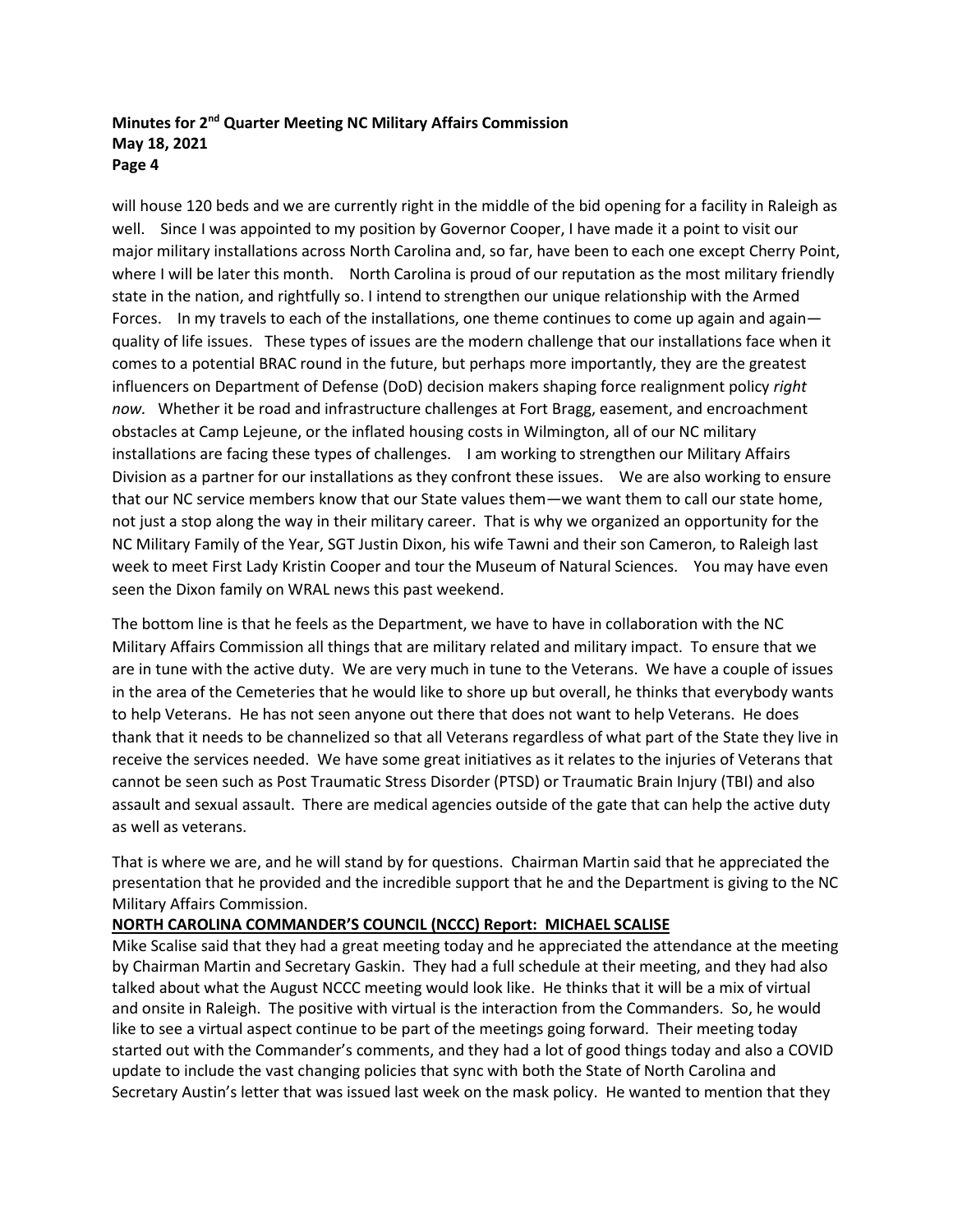had a big project at Pope Airfield for \$90 M to repave the runway which will be a positive capability. Military Ocean Terminal Sunny Point (MOTSU) is interested in joining Sentinel Landscape and he will be looking to see if there is something that they can do to assist in that effort. There will be more to follow on that matter, as it does buy you in the point spread when you submit for Readiness and Environmental Protection Integration (REPI) projects. He will talk more about REPI later in his comments. They had some of the Marine Corp installations talk about the impacts about the Commandant of the Marine Corps Force Design initiative. That will impact North Carolina both in positive and what we could lose as far as Commands. New River will gain a Reserve Squadron in late Fall. They had a period of instruction from CAPT Kline from the Naval Activity at Hampton Roads as it is related to their seven year work on their relocatable of the Relocatable Over the Horizon Radar (ROTHR) and the Timber Wind Farm initiatives. CAPT Kline is leaving the organization this Summer. REPI is the Office of the Secretary of Defense (OSD) funding that allow for the easements that encroach on installations. That is how the funding occurs and has to have partnerships. Camp Lejeune has a lot of partners, and we work with the NC Department of Agriculture and many North Carolina partners and are part of REPI. In the REPI guidance there is a lot more about resilient programs and that program continues to grow and could double. There are more opportunities for us to work with our partners on encroachment issues that our installations are facing. We talked about air space and that was specifically about MCI-East and how they are looking at the expanding air space because of the larger and faster aircraft that we work with. The bottom line is the Federal Aviation Administration (FAA) owns that capability, so we owe it to our FAA partner to ensure that commercial air flights are not impacted. Final we received a period of instruction from Fayetteville State University (FSU) and a shout out to the interests that Chairman Martin in his letter of support that was sent out in April with regards to the Survey support for transitioning military throughout the installations. While the NC Commanders Council forwarded the letter from Chairman Martin on behalf of the NC Military Affairs Commission, he did not want that to get lost in a sea of Community Planning Liaison Officers (CPLO) inbox, so they wanted to ensure that the Commanders knew that the NC Military Affairs Commission had an interest in conducting this survey for transitioning service members. Camp Lejeune is going to support this effort as he has gotten his guidance from COL Ferry after they had received the briefing. He is hopeful that they will get a healthy and measurable number of transitioning service members that can give you an idea of not only what North Carolina can do to retain them but how we can improve on our transitioning assistance programs. No further discussion. Chairman Martin invited other Commission members to attend an NC Commander's Council meeting and listen to the items that are discussed at that meeting.

# **CAPE FEAR VALLEY MEDICAL CENTER ADOLSCENT WING: JOHN BIGGER**

Kirk Warner said that John Bigger has been an important part of the QOL committee and this project for 3-4 years. He is the Corporate Director of Behavioral Health for Cape Fear Valley Medical Center and deserves many thanks for his hard work on this project. John Bigger said that he was glad to be presenting to the Commission today.

# Dorothea Dix Care Unit for Adolescents at Cape Fear Valley

Dorothea Dix Care (DDC) Unit Background:

Cape Fear Valley Health (CFVH) is in the process of constructing a 16-bed inpatient facility for adolescents ages 12-17, with an anticipated opening of late 2021. The NC Department of Health and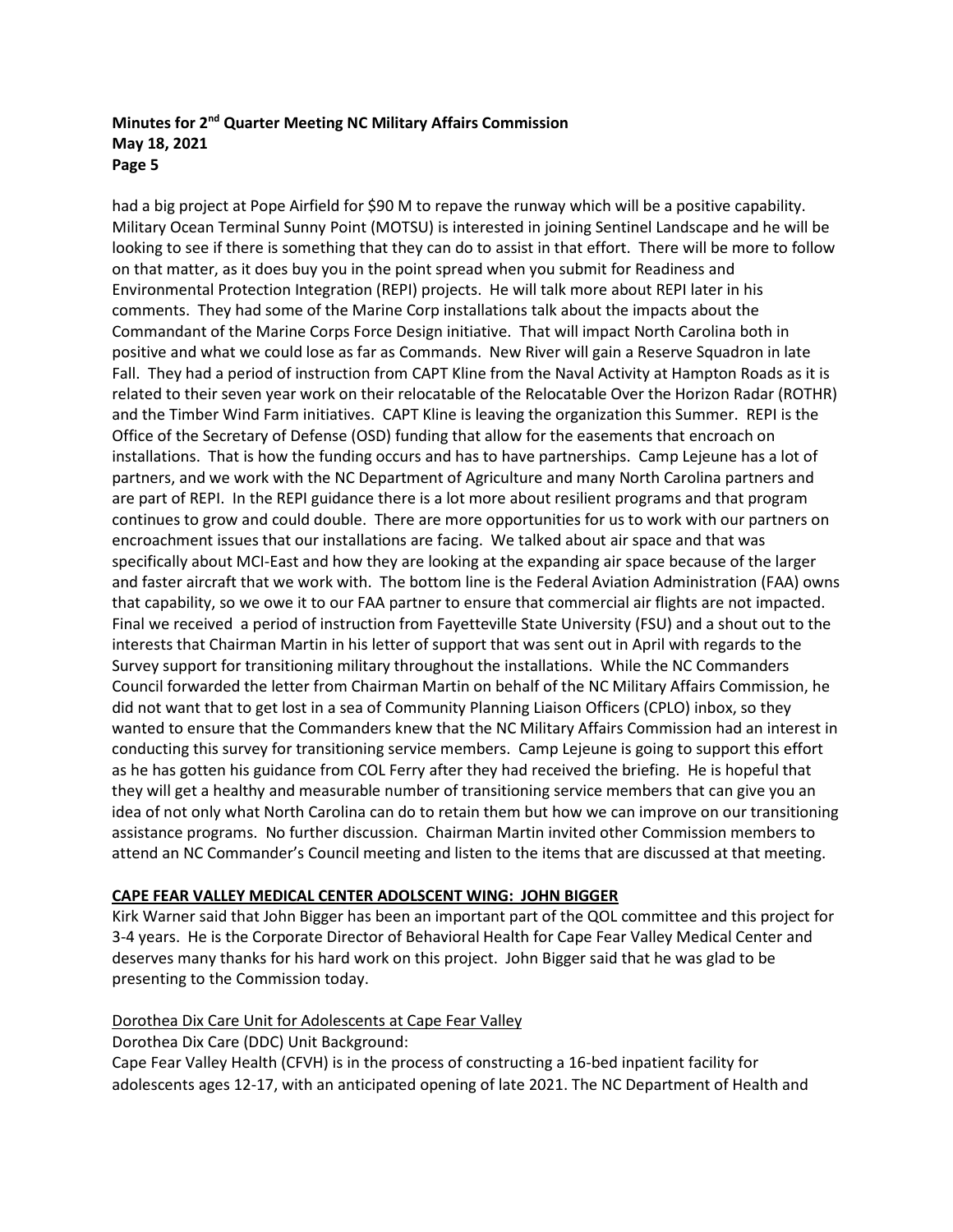Human Services (DHHS) has provided \$4 million toward the construction of this facility, which will be called the Dorothea Dix Care (DDC) Unit for Adolescents, in honor of Dorothea Dix, a pioneer in the State of North Carolina for her work with the mentally ill.

- The new DDC Unit will be a newly constructed building adjacent to the current In-Patient Behavioral Services Building on the Cape Fear Valley Medical Center campus. Families will be able to avoid having to navigate through the main hospital building searching for the DDC Unit. This also allows easier access for adolescent patients and families with parking adjacent to the facility.
- Providing the DDC Unit at CFVH allows families improved access to care and affords them the opportunity to be more connected with their children. The DCC Unit also affords families from other nearby communities the opportunity to receive care in a central location with easy access to nearby highways and resources.
- The Cape Fear Valley Health System service area includes Cumberland, Harnett and four other surrounding counties in south central North Carolina. Fayetteville, in Cumberland County, is the fifth largest city in North Carolina, and home of Ft. Bragg, one of the largest military installations in the world. Military personnel live throughout the CFVH service area. Currently, children of military families needing inpatient psychiatric level treatment must travel 70 miles to Raleigh or 110 miles to Jacksonville, NC for care.
- A key component of the DDC Unit is the relationship between CFVH and the military at Ft. Bragg, N.C. Up to 70% of troops stationed at Ft. Bragg live off post in the Fayetteville and surrounding community. Development of the DDC Unit at Cape Fear Valley will allow for easier access for this population.
- Fort Bragg is considered by the US Army to be a "Compassionate Placement Location" for soldiers who have children with special needs. An average of 16-24 children per month are referred and subsequently admitted to inpatient hospitals at a great distance from Fayetteville from Womack Army Medical Center and Cape Fear Valley Health. Multiple challenges including childcare of siblings, demands related to deployment and job responsibilities impact the ability of a parent to adequately meet the needs of the hospitalized child. Having the DDC Unit at Cape Fear Valley will greatly reduce this burden on families in this community.

# DDC Unit for Adolescents:

- Capacity for up to 16 Adolescents ages 12-17
- Semi-private rooms
- Bathrooms and Showers in each room
- Angled walls for constant visual observation
- 24/7 Video Surveillance in all common areas
- Two Group Therapy Rooms
- Quiet/Meditation Room
- Outdoor Covered Recreation Area
- Visitor/Guest Consultation Area
- Dining Room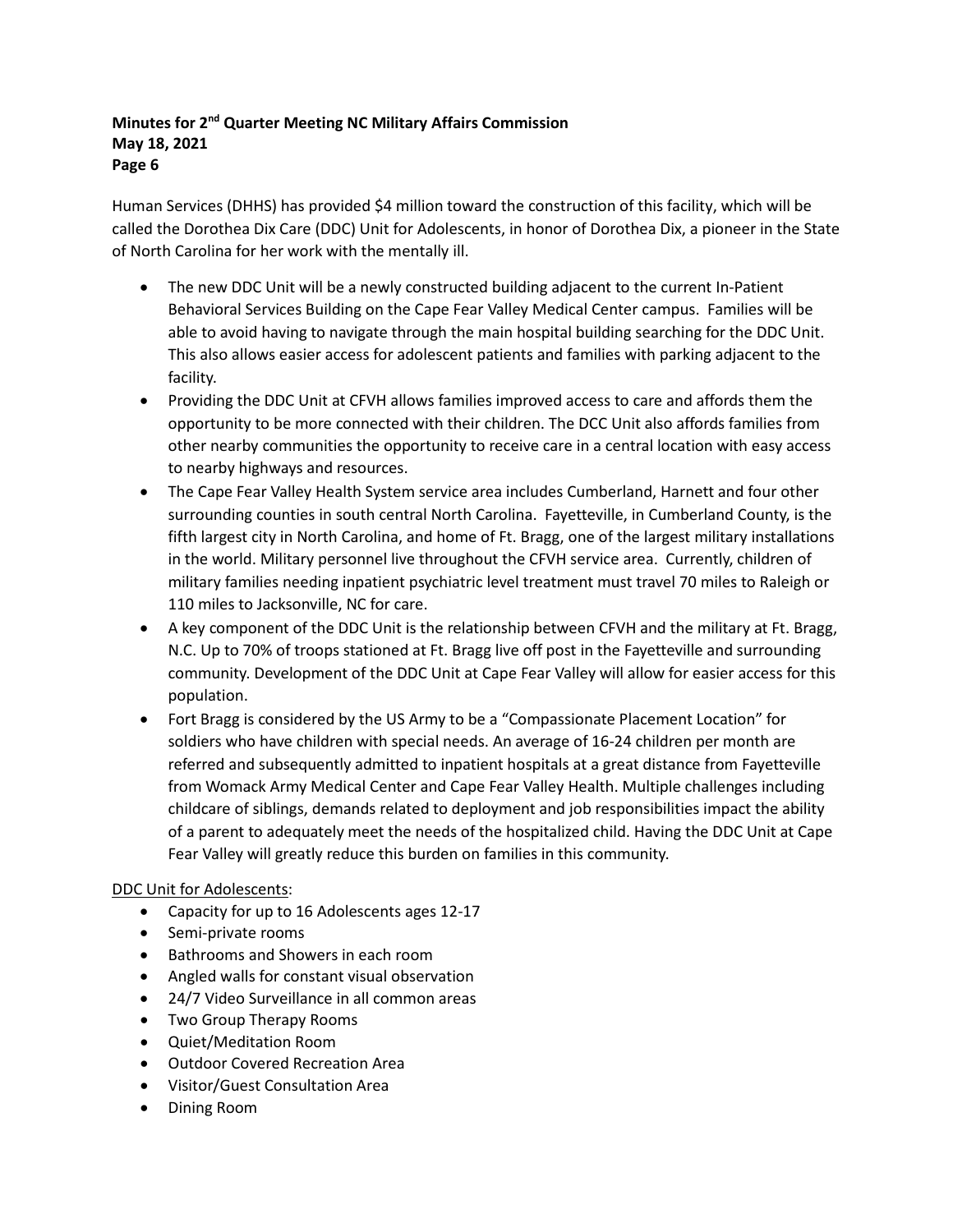• Staff and treatment areas all on the unit

Daily Schedule and Activities:

- Psychiatric Assessment and Care
- Individual Therapy
- Activities Therapy and Exercise
- Treatment and Discharge Planning
- Medication Management
- Nursing Care
- Psychoeducation Groups
- Group Therapy
- Quiet Time for Meditation, Journaling, and Assignments
- Outdoor activities
- Leisure Activities and Free Time

# Additional DDC Unit Needs:

- Cape Fear Valley Health respectfully requests consideration of contributions to assist with the remaining funding needed to construct this building. The \$4 million in DHHS funding presents our community with a tremendous opportunity to provide this inpatient treatment for adolescents that is such a desperate need in our region. CFVH has worked with architects, engineers, and others to design a state of the art building that will include the DDC Unit. Additional funding would amplify the DHHS support by enabling CFVH to provide the necessary support, structurally sound furnishings, clinical equipment, and recreational services.
- Charitable contributions to support this project are welcomed and may be made to the Cape Fear Valley Health Foundation, the philanthropic arm of Cape Fear Valley Health. Donations may be made as one-time gifts or pledges paid over several years. All gifts will receive appropriate recognition in the facility and naming opportunities exist for many areas such as treatment and recreational areas as well as patient rooms. There are also sponsorship opportunities for many of the programs which will be offered to the patients and their families.
- I am hoping this request will be considered strongly. If this is a project for consideration, we stand ready to have further conversations to outline the parameters and funding guidelines for this endeavor.

# For Additional Information:

- John Bigger, Corporate Director of Behavioral Health
- Cape Fear Valley Health
- [Jbigg3@capefearvalley.com](mailto:Jbigg3@capefearvalley.com)
- (910) 615-3715

# **Discussion:**

Kirk Warner said that John Bigger has been in constant contact with Dr. John Lesica, Womack Medical Center and they have a great relationship with the community, State, and the Installation. John Bigger said that they have worked very closely with Dr. Lesica, and he will be able to keep the unit full of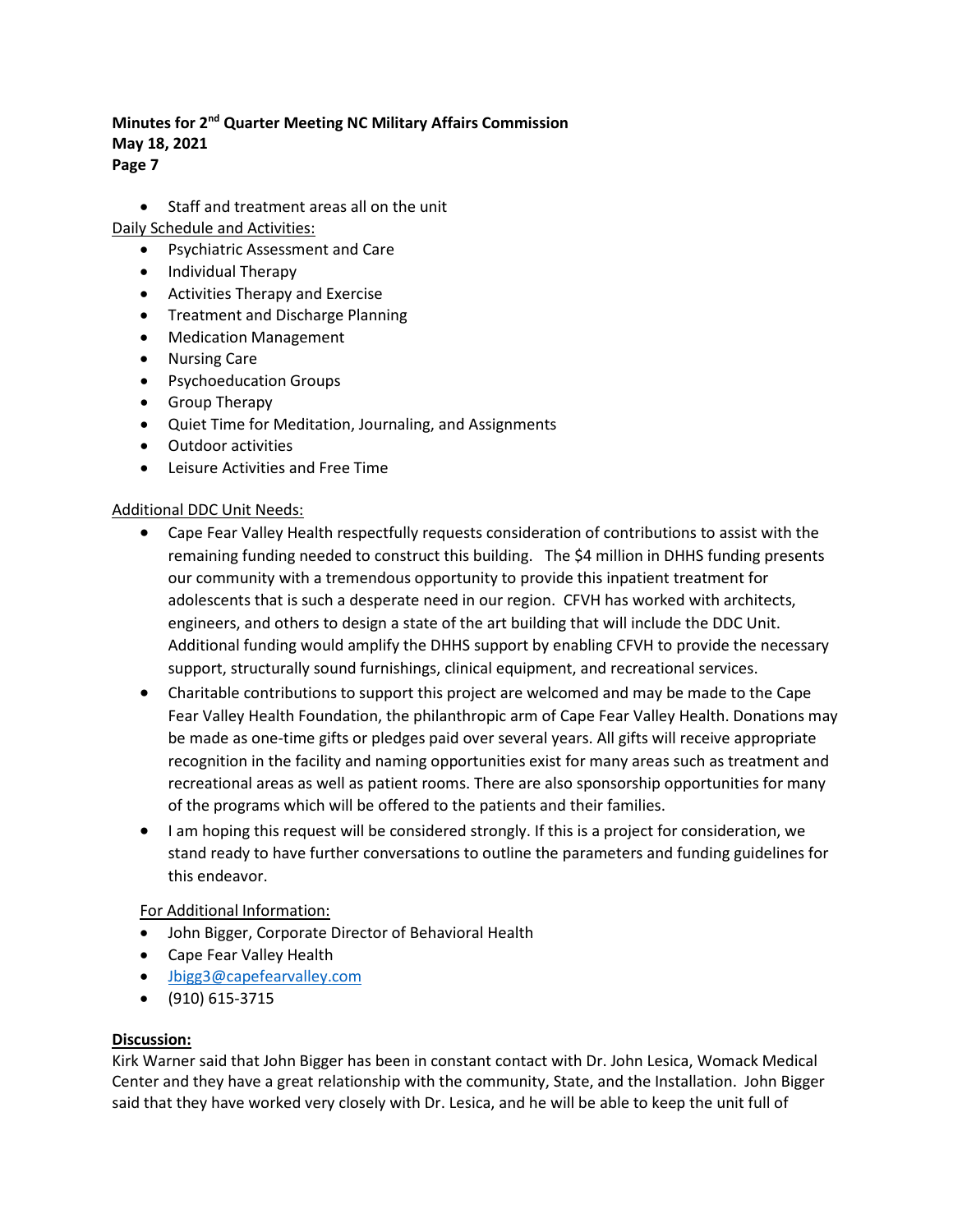just the children that he sees at Womack. Kelly Jackson said that the presentation had been sent to all of the members and also the Needs List.

# **SEYMOUR JOHNSON AIR FORCE BASE COMMANDER: COLONEL KURT HELPHINSTINE**

Chairman Martin said that he was glad to have Colonel Helphinstine with us today. He is the Commander of the 4th Fighter Wing at Seymour Johnson Air Force Base (SJAFB). He appreciates that Colonel Helphinstine is here today to brief the Commission on what is going on at SJAFB and what needs they may have for the Commission. He said that Colonel Helphinstine had taken command about one year ago. Also, from his biography I got that he flew F-15's and his call sign is Big Foot. Colonel Helphinstine said that he was happy to be with this group today and in the great state of North Carolina. He told Secretary Gaskin that it was a pleasure to speak to him again and he appreciated his visit to SJAFB. At SJAFB just like every military installation across the nation his airmen and their families want more schooling options for their children. In Wayne County, we have some very challenged schools. They have thirteen elementary schools, nine middle schools, and six high schools. They are a tier distressed designation based on the NC Department of Commerce's evaluation of economic well-being. Their property tax base is the 9<sup>th</sup> worse out of 100 North Carolina counties. We are in a challenged area in regard to schools. We have heard this concern from the families as they come in and decide not to live in Goldsboro and move about an hour away from the installation. This affects the families and readiness quite a bit when they have moved to the Triangle and Wake County where the school system is better. We have been talking about how to bring them back so they will have more family time. We have identified a building on base that is 35,000 square feet and can house a school for about 420 children. It was the old education center when people were going to class in person and in the evenings. During the day, only 1 of 12 classrooms were being used. They talked about how they could help the Wayne County school system provide another middle or high school option for children in the county. They have some specialty schools such as the Wayne County school of Engineering which holds about 400 students and is highly successful and has a lottery to get in. They have a partnership with the Wayne Community College but a limited number of students. So, what we have proposed is that since we have this world class facility and it is not used very much, we want to use it jointly with Wayne County School system.

We started this process about six months ago and the Secretary of the Air Force's level has given us permission to proceed and now it is down to a real estate deal. The Air Force has said yes, and we are waiting for the School Board to vote on this initiatives on June 7. Then we will have to talk to the County Commissioners as there are some startup costs for the school. We are proposing a Wayne County Public School in Goldsboro and on Seymour Johnson Air Force Base for 420 students, grades 6-12. The proposal is for 50% of the students to be military related (active duty, reservists, and DoD civilian) and 50% from a lottery where each feeder elementary school is given a number of slots based on their student enrollment and will be chosen by a random lottery to attend the school. Any seats allotted to military students that are not filled will be filled by county children. We look at this as a huge success for the military children and the community children. We have proposed a school of Technical Arts which took a little while to determine what that was and make it different from the school of Engineering. Also, how they would attract students that are not interested in engineering fields but still interested in a Science, Technology, Engineering and Math (STEM) background. So, this is what we are going to focus on for grades 6 on up. When he says Wayne County School of Technical Arts, which is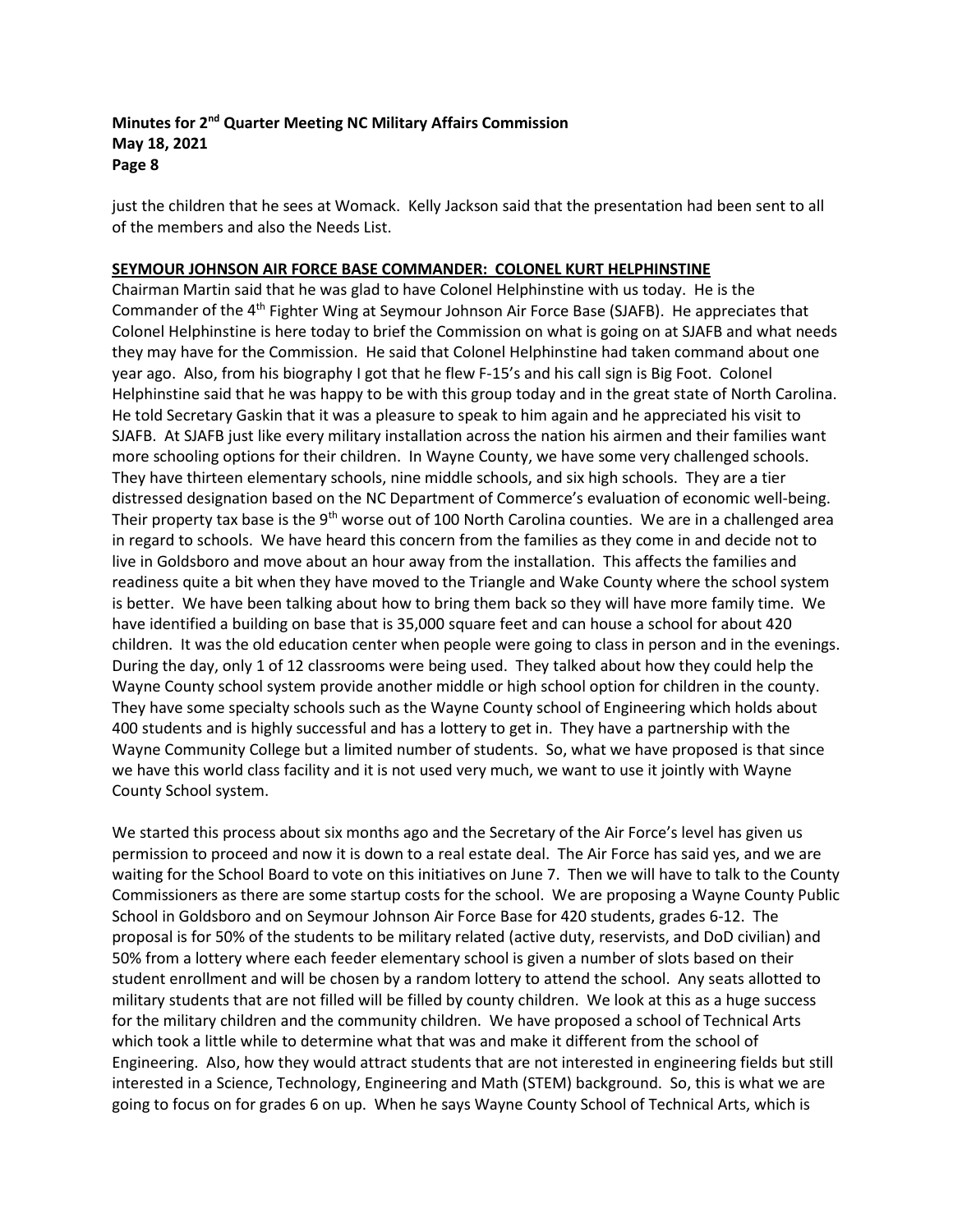what they are proposing it be called, they will still allow students to apply for the lottery, even if they score two grades behind. This will not be just for the high performing and honors students. It will be for any student that they think they can get to grade level by the time they graduate from high school. The school will focus on digital design and animation; game art design and game theory; and they are going to have drill and technology focus with computer programming, They will couple this with Honors Pre or Pre-AP , AP STEM throughout and tie all the curriculum together so when a student is learning about history they will see how that ties into other courses. We will be able to do this because the teachers will have to duel teach. That is why the school district will need to hop on to advertising for the teachers now, even though we will not start until next Fall. It will be the Fall of 2022. The teachers will need to be certified for more than one subject, such as science and social studies. Since we will have 420 both middle and high school, the teachers will have to teach more than one subject.

The Wayne County School of Engineering has more applications than they will ever have slots, so they think that this type of school will meeting their needs and be a high performing school on base. It will meet the needs of their families and also builds a community with minimal costs . The lease will be a five year lease with an option to extend five years at a time. They estimate that the cost will be under \$200,000 a year to use a world class building that looks like a school. He knows that they have some hurdles to work through reference transportation, but they are on track to work those issues. They are going to offer Esports which are computer gaming sports which is a growing trend. For traditional sports we will team up with one of the local high schools where a lot of our military children currently go to already. We think that we can build a deeper quiver of quality schools in Wayne County by using an Air Force paid building in joint use with the Wayne County school system. But after school and on the weekends, the airmen and women can still be taught. The Air Force also pays for a good portion of the utilities and upkeep for the building and Wayne Count will do their fair share. They hope to have a winwin for their community with a fairly minimal startup cost but for Wayne County a couple million dollars is a sizeable amount of money. He thinks they can see the yes on this joint project. They don't want to just complain about a problem but do something about it from the Air Force perspective. Chairman Martin asked if there were any questions or comments. Kirk Warner said that this was a terrific project and opportunity. He also wanted to thank Jamie Livengood and Christy Williams-Barnes for their work on this project. He asked Colonel Helphinstine to keep good notes on the process so this model could be used again when needed and across the country. He also wanted to thank him for taking on this project. Colonel Helphinstine said that it could be used as a model across the country and the community and county support has been extremely strong. Arnold Gordon-Bray said that he still works with a lot of children that are challenged. Many of our bases are around tough locations just like SJAFB. Your program to go a couple grades lower is very powerful and statistically children leave STEM programs right at the middle school level, so you are tagging the problem. He would ask what the pay for the teachers will be? Will it be the same as the other teachers in the county? Because you are on base, there will be a perception of a secure and safe place to teach and for students which could be attractive. But once the teachers know that they will need to teach two subjects, that may balance everything out. His hat is off to them for this project. Colonel Helphinstine said that a couple things that are important to them is that they wanted the school to serve both the military and the community families Also allowing the children two grade levels below where they are currently at does allow them to enter the school and set them up for success with small classes and track them. The way the lottery will work, Wayne County told us that our base school will team up with Carver Heights Elementary and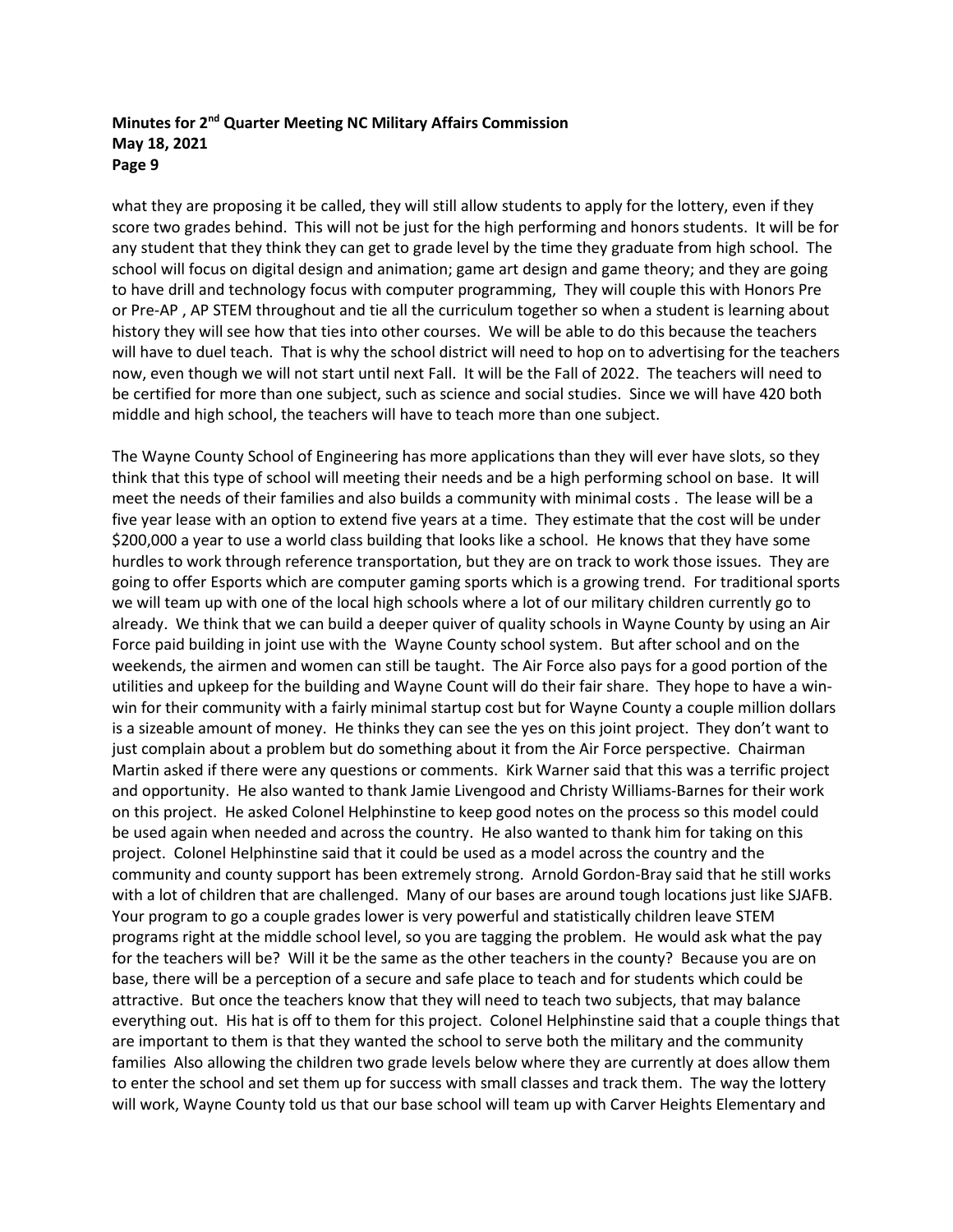that is the school that we will work with, and we hope that they will call us their base. It is a school that traditionally has been socially and economically challenged. We work with those children, and we want a share of those children in this school just like the children from all of the other elementary schools across the county. It is important to us that we get children from all different backgrounds. That is where we came from as military members and that is what we think right looks like. ET Mitchell said that she is from Craven County, and they struggle with some of the same problems. She would like to have time to talk to him and others from Goldsboro who worked on this project as it could work for her area also. One of the things that they struggle with is connecting the military families with the local communities. Our military children have so much to give to local children in Craven County in perspective of their different backgrounds. A new window on a new world. She thinks that duplicating this project would be a great idea. Colonel Helphinstine said that he would get information to Chairman Martin and would like to have members learn about the other initiatives that they have been doing with Carver Heights in particular. There are eight classrooms per grade, 3rd-5th and it is where these children live in public housing. He takes his hat off to the Wayne County school system because they let the base personnel during the heart of COVID-19, before Christmas bring their children on base. They would tutor them for about 30 minutes and then take them on a field trip on the base, and then back to tutoring for another 90 minutes. They have done this every other week at least a dozen times. Only three children in that school have any military affiliation and none of them had ever been on base. One thing that they have found to be successful is bringing them on base and showing them what the military is about and what opportunities are out there. Most important that they believe in them. He thinks that this will be another success story. ET Mitchell said that if she is invited, she will show up. Chairman Martin thanked Colonel Helphinstine for this great project and the great work coming from SJAFB. Colonel Helphinstine said that he approved the support from the State level. When you combine a military friendly state like North Carolina, a supportive school system like Wayne County and community support we are able to get things done. That makes a world of difference.

# **BASE SUSTAINABILITY AND COMMUNITY AFFAIRS (BS&CA):**

Base Sustainability and Community Affairs committee did not meet this quarter.

# **QUALITY OF LIFE (QOL): KIRK WARNER**

Kirk Warner reported on the 2<sup>nd</sup> Quarter Quality of Life Committee meeting that met on April 27, 2021. You have just heard two of three success stories from the NCMAC and the QOL. The information from Colonel Helphinstine, and John Bigger. Both of these projects have been on the QOL agenda's especially the DDC project. We had a great meeting in April, and everyone is welcome to attend our meetings. He wants to take a moment to thank BG (R) Keith Martin from the Military Child Education Coalition (MCEC) for his 15 years as part of that organization and his presents at the QOL meetings. He will be missed and the support that he has been to our committee. At the April QOL meeting, Jamie Livengood gave an update on the Interstate Compact on Education Opportunities for Military Children Commission meeting and that the meetings have been very productive with the new leadership. A third win is the Purple Star Program. We are in the second year for this program and the applications this year exceeded the first year. There were 288 schools recognized as Purple Star recipients this year. There is a checklist of requirements to receive this designation. The recipients included 12 Districts, 1 Department of Defense Education Activity (DoDEA), and 5 Charter schools. This was an outstanding number of recipients for the program this year. This program is great for our military families when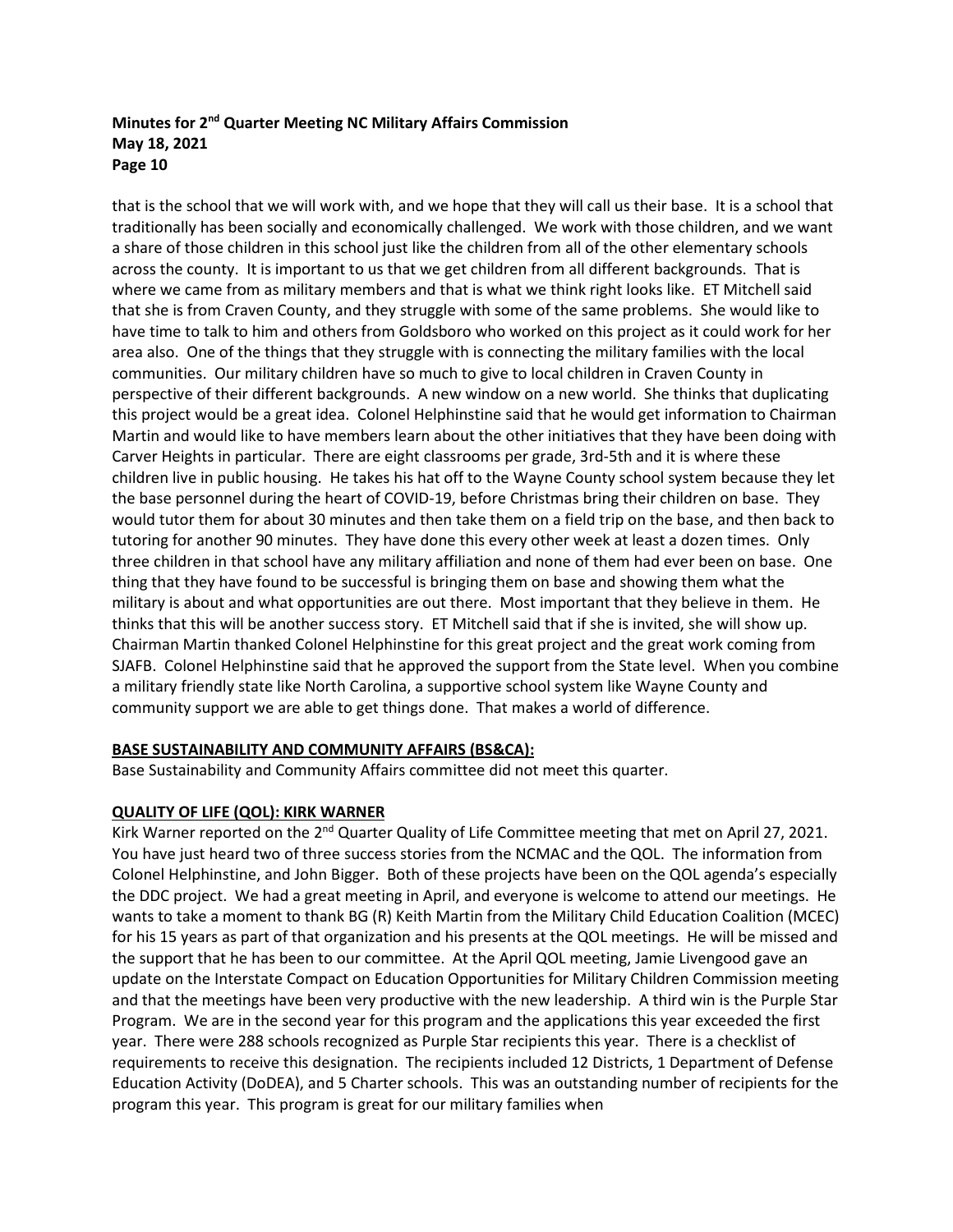looking for schools when they come to North Carolina. We also talked about the great initiatives coming from SJAFB. Another topic was the State level military coordinator at the Department of Public Instruction (DPI) being added back into the budget. We will continue to work on that topic as we need someone at DPI to lead the efforts for military children. The last couple of items we talked about was the Score Card and Troops to Teachers (TTT). The TTT program will be sunsetting soon and hopefully Chad Sydnor will have more information about this during his presentation. The Score Card which we think will be used for the Base Realignment and Closure (BRAC) review. The Air Force is leading that effort and he thinks that the other Services will get involved with this going forward. It is a score card of all installations but this one was for the Air Force. It evaluates various categories from education and licensure. North Carolina is yellow in those categories. We have a working group lead by Jamie Livengood, and we will be looking at recommendation on how to move from red to yellow or yellow to green. Finally, we looked at Sexual Assault issues and watching the legislation in Texas. We will keep an eye on that item. Representative Cleveland said that he was pushing for appropriators in the Senate and the House for coordinators and he thinks that he has gotten a positive response. He will keep an eye on this item. Chairman Martin said that he wanted to emphasis a couple items from this presentation. He asked Kelly Jackson to send out the Score Card information to the Commission members. He also wanted to thank Chad Sydnor for his work and leading the charge for the TTT program and also the staffer for Senator Tillis and Burr. He said that Michael Scalise had an alibi from his presentation. Michael Scalise said that a topic from the NCCC was from SJAFB. One of the asks from SJAFB from both Secretary Gaskin's office and the NCCC if we could address legislation. Some of you may remember the Intergovernmental Support Agreements (IGSA). That was brought into legislation in 2016 through the National Defense Authorization Act (NDAA). Many installations have been using IGSA's with their communities. You can combine capabilities with state, county, municipalities that can help out the installations in some areas. At Camp Lejeune, they have the traffic lights maintained by the City of Jacksonville. The City of Goldsboro lawyer does not agree that the State legislation supports going into an IGSA with SJAFB. They have proposed language and asked that adjustments be made to the current legislation under 160A-311and 312. He will forward that language. Chairman Martin has forwarded that language to Rep Cleveland and Rep John Bell. Rep Cleveland said that he has had a problem with this since it was brought up over a year ago. If the other installations can have IGSA's then what is the problem with the Lawyer at Goldsboro? He will talk to Chairman Martin offline about this matter.

# **ECONOMIC DEVELOPMENT: DAVID HAYDEN**

David Hayden reported for the 2<sup>nd</sup> Quarter Economic Development Committee meeting that met on April 13, 2021. He wanted to say that he will miss having Frank Bottorff as a Commission member. He also wanted to remind Secretary Gaskin and Kirk Warner that they were given marching orders at the ESG to get together because of the influx of large companies to North Carolina such as Apple and Amazon and more follow companies that will be coming with them. We were going to brainstorm on how we can get these companies familiar with the military family in North Carolina. How we can get them familiar with the bases, and all of the players. He will try to get on Secretary Gaskin's calendar. We have been looking at items that are low hanging fruit to improve the quality of life and improve things in case of a future BRAC. One of those items was a tax exemption for military retiree pay. We thought that was going to be an easy item, but we are still fighting that battle. He knows that Chairman Martin, Rep Cleveland, and a State Senator that is on the call has much more visibility on this matter. He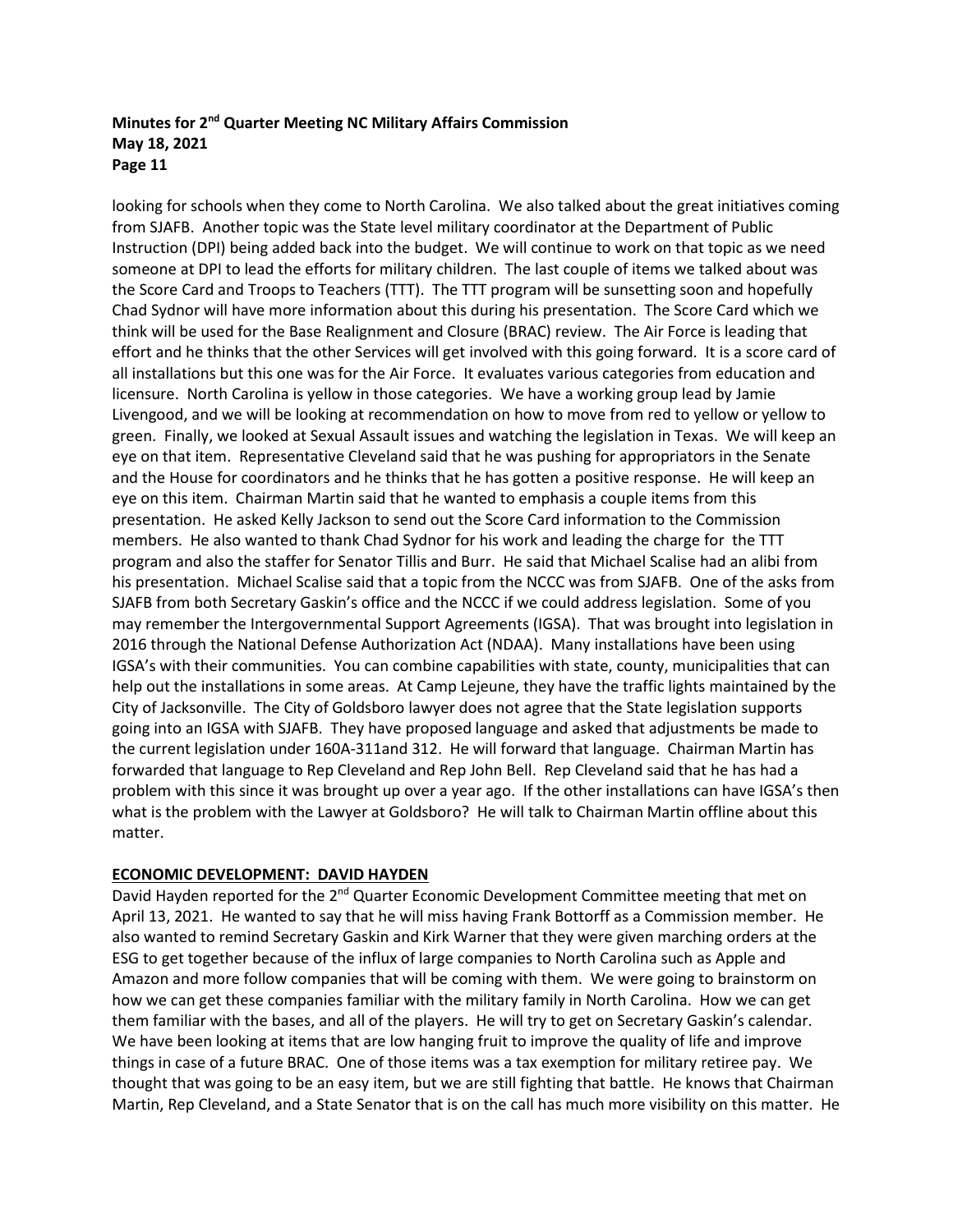does know that Rep John Szoka has House Bill 83 that has been read in front of the legislature and will be read a couple more times. Hopefully that bill will get passed in the House of Representatives. There are also some Senate bills on this topic but going at it from a different direction. He does not have any more information on this topic, but he does know that these bills are working through the system and there is a lot of interest on this issue. He has been asked to speak at a defense tech coffee on Friday because there are a lot of people from the defense industry that are military members that have an interest on this issue. This issue is still working but it has not been easy, but we will keep pushing.

During the last committee meeting the members gave updates from their groups. Jamie Norment gave an update from Marine Corps Air Station (MCAS) and Fleet Readiness Center -East (FRC-East). He was glad to hear about a Reserve unit that Michael Scalise mentioned that was going to MCAS There is a lot of Economic Development activity that is ongoing in the Eastern part of the state and that we received the funds released to do all of the contracts to repair the damage from Hurricane Florence. We may have money coming back from the boarder wall that could be shifted back to some construction projects that were delayed. There was a lot of good positive feedback in these contracts that are being executed. We also received an update from Fort Bragg and there is a lot going on there. Good news about the Pope field runway being resurfaced. As many of you know that field has never been updated. It was an Air Force field and given to the Army and they have been carrying that field for a long time. That field is a point of the spear for the Army and the Special Operations Forces. They deserve to have a newly paved runway there and it will make big dividends. Will Best from NC Commerce was also at the meeting. He has been working with us to look at how we can update the Economic Impact Study. You may remember that the report had been done in 2013 and updated back in 2015. We have been working with Will Best and others from NC Commerce and we had a briefing from them at the Economic Development Committee from Jeff DeBellis, NC Commerce who was involved in the prior studies. We need to have an updated report on the impact of military on the economic spending in North Carolina. We need to have the most updated information in a report for people coming to North Carolina or people wanting to remove units from North Carolina. You will hear from Jeff DeBellis later in the meeting on a proposal to update the current report. In his proposal there will be a lot of in-kind analysis from NC Commerce and then a third part company will conduct the data collection. There could be a quick turnaround once the proposal is approved. We also received an update from Denny Lewis for Economic Development Partnership for NC (EDPNC). It was his initiative last year to take some of the funding that we pay to EDPNC and to target that to marketing. Some of the funding that we send to Commerce to pay for the EDPNC position through a Memorandum of Understanding (MOU) was to allow Denny Lewis to travel to different venues last year but that did not happen due to the pandemic. He came to the Economic Development Committee and made a proposal that we use that unused funding for a marketing campaign. This campaign is both internal and external of North Carolina. David Hayden thinks that this campaign has been very successful and now he has developed a follow on campaign. This campaign may be something that the Commission wants to consider and approve additional funding especially since we now have a Strategic Communications Working Group (SCWG). This initiative needs to handed off to the SCWG in the future. The Commission is also going to hear from Tammy Everett, Defense Alliance of North Carolina (DANC) reference the MOU that we have with DANC to take the Cluster Analysis to the next step. Moving forward, DANC will brief at the Economic Development Committee meetings and then he will give the Commission members an update on their progress and the Full Commission meetings. The final item that he wants to talk about is the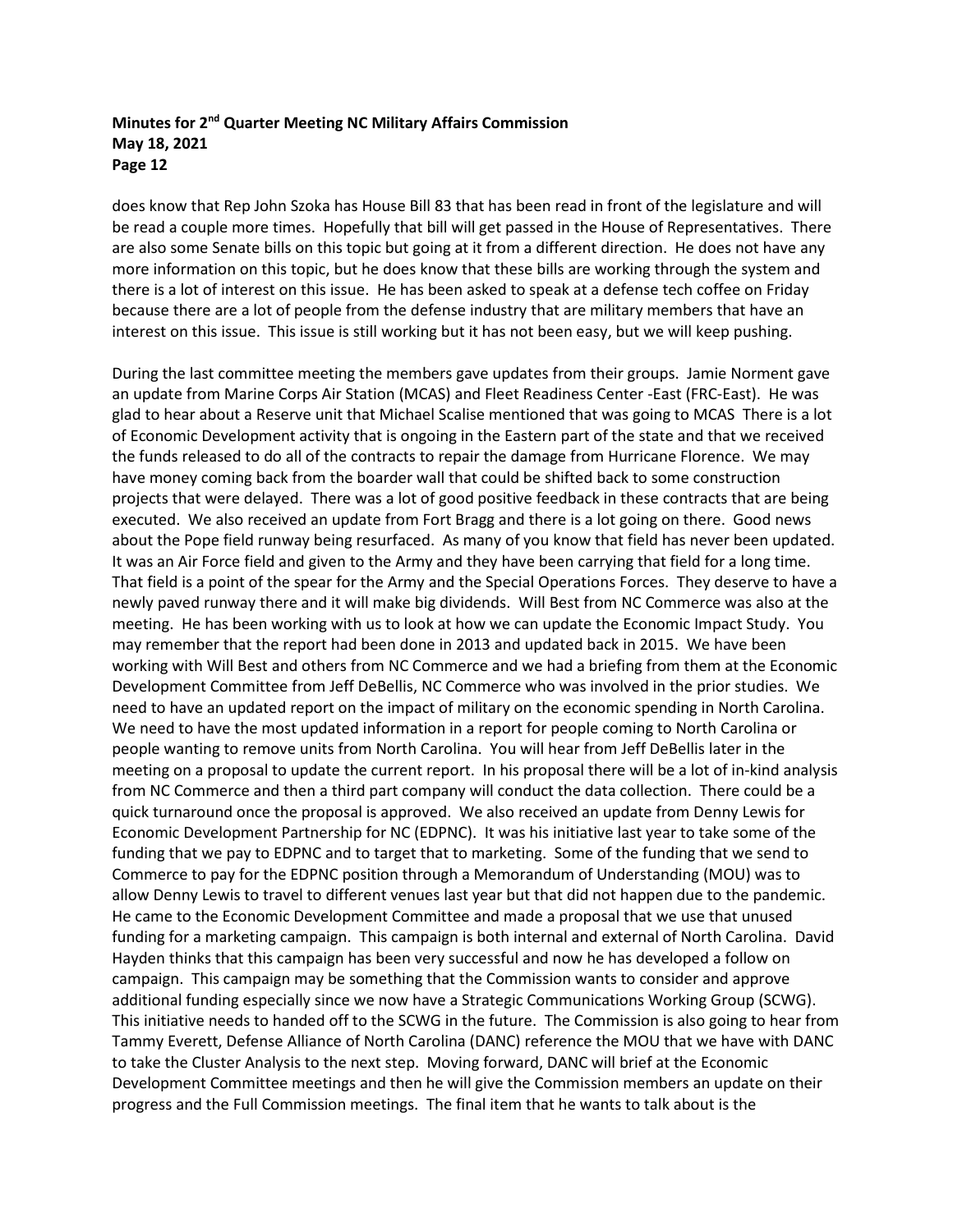Fayetteville State (FSU) Community Grant reference transitioning service members. Also, the discussion in the General Assembly on the tax exemption for military retiree pay is going to be important to know how big of a factor is that taxation on their retirement pay impacting their decisions to stay in North Carolina or to go to another state. We think that the data we will get from the FSU study will be very helpful. That concluded the comments for Economic Development.

## **LEGISLATIVE AFFAIRS:**

Legislative Affairs Committee did not meet this quarter.

## **BYLAWS WORKING GROUP: KIRK WARNER**

Kirk Warner said that he had nothing new to report reference the Commission Bylaws.

# **FINANCE AND BUDGET WORKING GROUP:**

Kelly Jackson updated the Commission members on the budget. She said that we are on track and according to the plan. As of the end of May the Commission has spent \$623, 404.25. The Community Grant update is very good. The FSU Grant has been signed and funds of \$31,200 have been paid to FSU for the project. The Homefront Room Revival Grant has been signed and the funds have been sent to them for \$47,976. The grant for the City of Fayetteville is on hold as we are waiting for information from them for the location of the second kiosk for \$66,880. Rodney Anderson has been helping to facilitate movement. She does not think that a payment for this grant will happen this fiscal year.

### NC Military Affairs Commission FY 20-21 Budget Approval and Contract Review Schedule

|                               | 20-21 Budget     | 20-21 Expenses   | Proposed 21-22 Budget |
|-------------------------------|------------------|------------------|-----------------------|
| Appropriations                | \$2,000,000.00   |                  |                       |
| Brought forward               | 893,665.88<br>\$ |                  |                       |
| <b>Budgeted</b>               |                  | \$1,200,000.00   | \$1,200,000.00        |
| Expenses:                     |                  |                  |                       |
| Administration                | \$<br>40,000.00  | \$<br>7,204.25   | \$<br>40,000.00       |
| Conferences                   | \$<br>40,000.00  | \$<br>1,200.00   | \$<br>40,000.00       |
| Lobbying Contract             | \$<br>330,000.00 | \$<br>255,000.00 | \$<br>400,000.00      |
| Minor contracted Svc          | \$<br>5,000.00   |                  | \$<br>40,000.00       |
| Marketing/STRATCOM            | \$<br>200,000.00 |                  | \$<br>200,000.00      |
| <b>Other Stab initiatives</b> | \$               |                  | \$<br>45,000.00       |
| NC4ME                         | \$<br>40,000.00  | \$<br>40,000.00  | \$<br>40,000.00       |
| MOU Commerce/EDPNC            | \$<br>120,000.00 | \$<br>120,000.00 | \$<br>120,000.00      |
| MOU Sent Landscape            | \$<br>150,000.00 | \$<br>150,000.00 | \$<br>150,000.00      |
| <b>Community Grant</b>        | \$<br>225,000.00 |                  |                       |
| <b>DANC</b>                   | \$<br>50,000,00  | \$<br>50,000.00  |                       |
| Reserve                       |                  |                  | \$<br>100,000.00      |
| <b>Contract Svc Staffing</b>  |                  |                  | \$<br>25,000.00       |
| <b>Annual Total</b>           | \$1,200,000.00   | \$               | \$1,200,000.00        |
| <b>Total Expense</b>          |                  | \$<br>623,404.25 |                       |
| <b>YTD remaining</b>          |                  | \$<br>576,595.75 |                       |
| <b>Fund Balance</b>           | \$1,693,665.88   |                  |                       |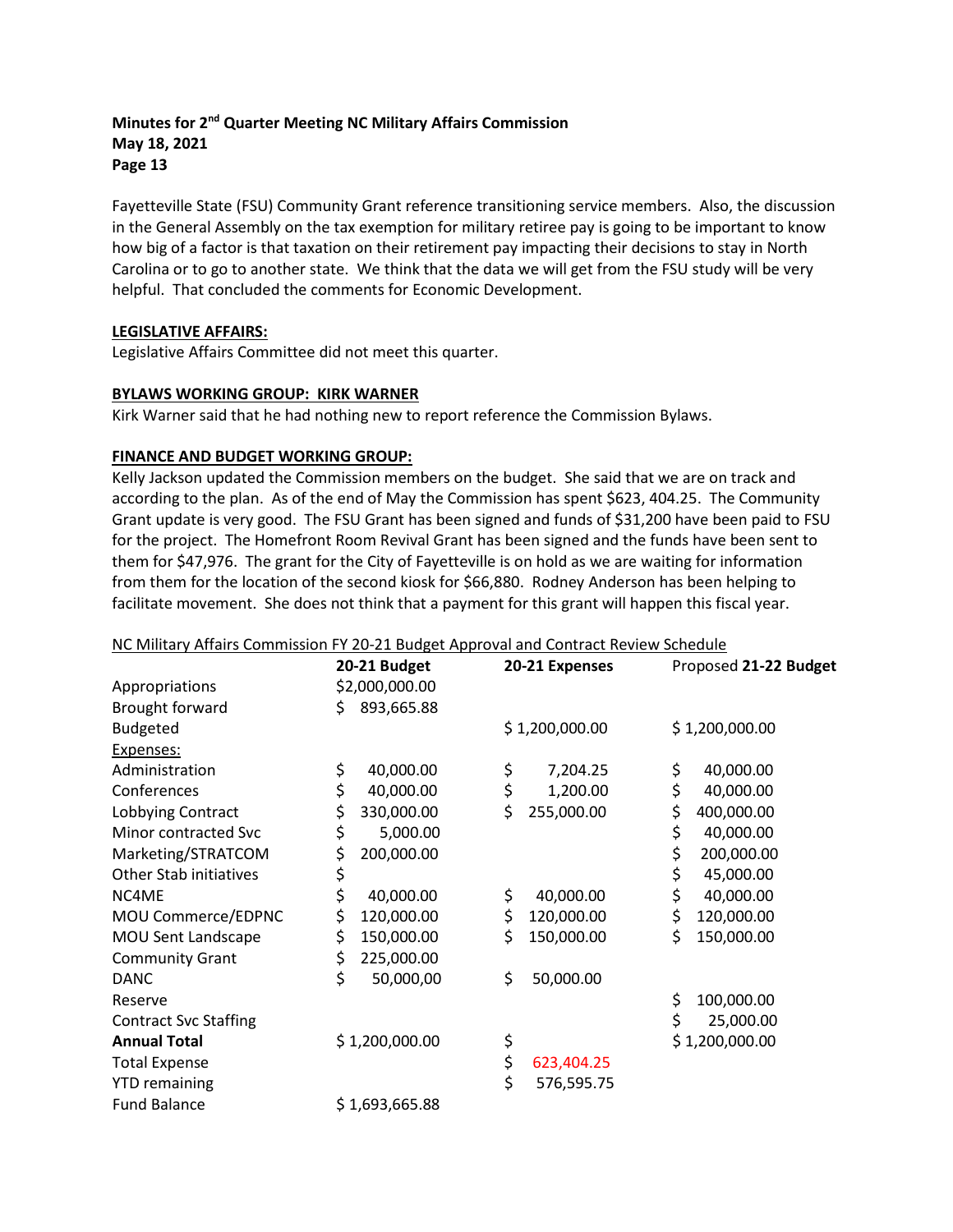### Discussion for Proposed budget:

Kelly Jackson said that the Commission has spent \$623,404.25 through May 2021. The Community Grants are going well. The Grant to Fayetteville State University has been signed and payment has been paid (\$31,200). The Grant for Homefront Room Revival has been signed and the paperwork for payment is being processed (\$47,976). The Grant for the City of Fayetteville is a work in progress which was approved for \$66,880) but she does not think that the paperwork or payment will be made in this fiscal year. Expenditures for the remainder of this year will be invoices for Cassidy and Associates and any stipend invoices. Kelly Jackson had developed this proposed budget which is similar to last year's budget (FY 20-21). The Commission has the funds for the 2021-2022 budget and this budget would not use all of the funds of the Commission. The Commission does need to approve a budget or make a motion to give her approval to pay invoices for the FY 2021-2022 that she receives during this quarter (July and August). She asked if anyone had any questions about the proposed budget? The budget that you are being asked to approve is the 2021-2022 budget. Representative Cleveland recommended that we move the Community Grant funding to a Reserve account. Chairman Martin recommended that we budget funding for a temporary staff person to help Kelly Jackson with their NCMAC duties. Kelly Jackson said that the staff was for a part-time employee for 20 hours a week at \$20 an hour for a cost of approximately \$21,000 annually. David Hayden said that he supports the \$21,000 for a temporary employee to help with administrative duties. He said that Kelly Jackson does a lot to help the Commission. ET Mitchell said that she would also support the temporary hire. She also had a question about the Marketing/STRATCOM budget line. The funding last year was \$200,000 and she recommended that the Marketing budget was \$200,000 as it was in the last budget. Gerald Rudisill also supported the discussion for a temporary employee to help with administrative items. He thinks that Kelly Jackson needs the help to continue to support the Commission. Rep Cleveland said that he agrees with all of the comments from the Commission members and Kelly Jackson has done a fantastic job. He thinks that the Commission members need to go back to read the language that is in the legislation for the Commission concerning positions. Chairman Martin asked Rep Cleveland to elaborate on what he is talking about. Rep Cleveland said that positions have been provided to the Department of Military and Veterans Affairs (DMVA) to cover the Commission. Initially the Commission did not have any issues with the DMVA and then with the last DMVA Secretary, things fell apart. He believes that with our present Secretary, maybe we can see if this can work out. Chairman Martin said that he has spoken with Secretary Gaskin and thinks that he may still be on this call. Secretary Gaskin said that he can address this. He said that if you do look at General Statue 143-B which sets up the DMVA, it says that we will provide administrative support to the Commission, and we do that. He said that Kelly Jackson also has a job inside the Department and spends all of her time working with the Commission and he has supported that and the title as Executive Director. What he does not support the belief that the DMVA can do any more that we do and maintain all of the issues that the Department is responsible for. If the Department of Military Affairs, that Division only did what was associated with the Commission, then all of the issues that we have talked about today have validity in what we do. He does not have anyone else to contribute to that cause. He is trying to get more staff to do the work required in the Department. Rep Cleveland said that the legislation provided four positions. Three of them were funded n the DMVA for the NCMAC. Secretary Gaskin said that those position in his Department are a Division. One of his Divisions has 92 positions, and the other Division has 3 positions. Those three positions are not designed to only do work for the NCMAC. He does not know where the misunderstanding has occurred, but he can tell that if he only did work for the NCMAC, there would be a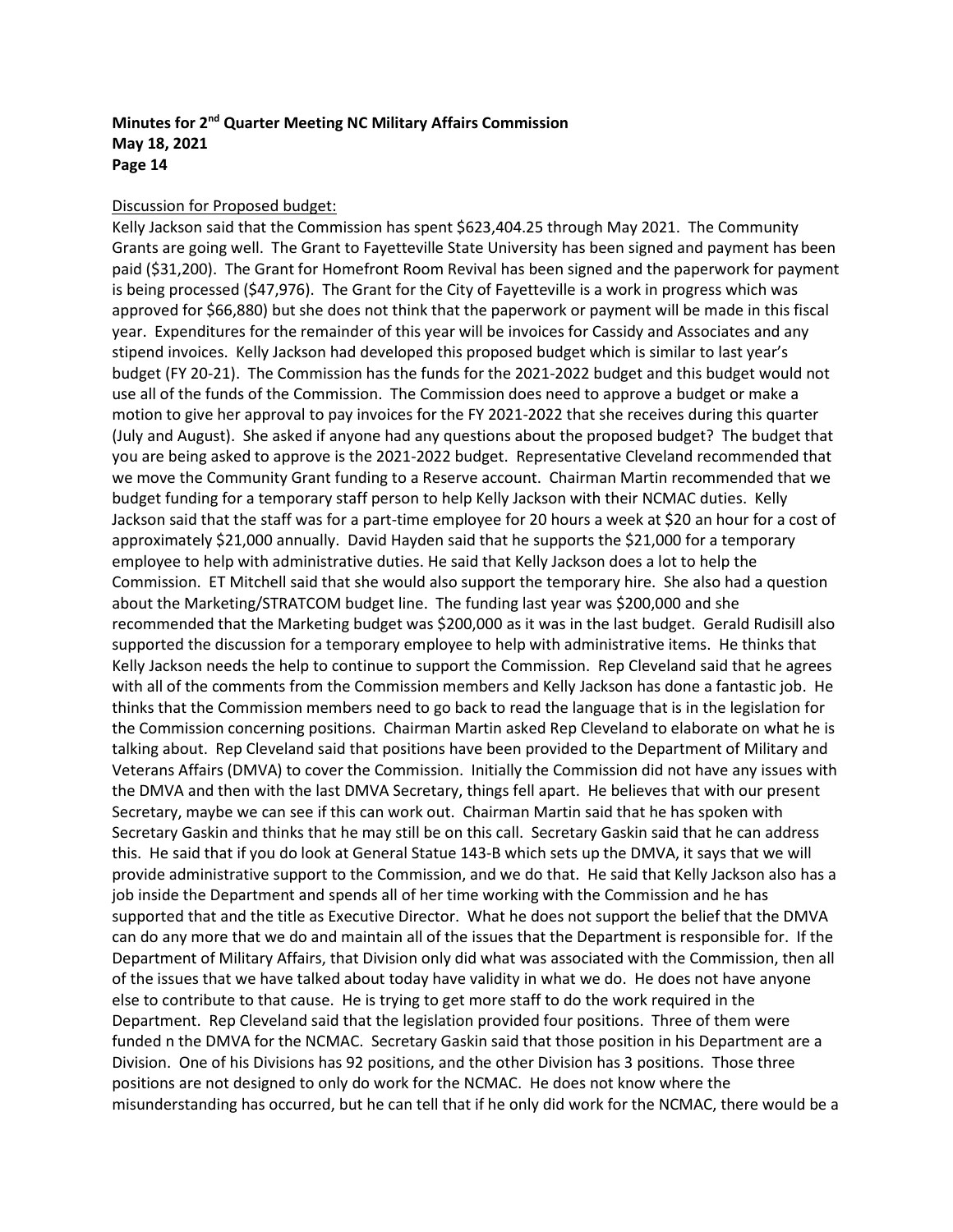lot of things undone in the Military Division. Chairman Martin said that he wanted to interject something here. In our NCMAC capacity we don't have the ability to determine these sort of things, this is a General Assembly matter. He hopes that things like this will be worked out. All that we are asking for is part of this budget to fund a part-time position. We can see how this goes for this budget year and then re-evaluate then. If we think it has added a lot of value, we make a decision to keep this going moving forward. This is just a small step to help the NCMAC in the coming budget year. Kirk Warner said that he thinks we need this position, so he recommends we take from the Reserve funding (\$225,000) and put \$25,000 for this position, \$100,000 to increase the Marketing account to \$200,000 and have \$100,000 in Reserve. He would ask if Rep Cleveland will amend his motion to that language. Crockett Long said that he wanted to echo the great job that Kelly Jackson has done for the Commission. He has one question about the budget. He looks at the appropriations and from year to year, there is money that we have not spent. He is confused about that and there is a lot of money that is transferred from year to year. Can we take some of the funding that is not used each year to help with the staffing issue? Chairman Martin said that procedurally we have a motion from Rep Cleveland and then we had a lot of discussion. We can either proceed with Rep Cleveland's motion or go with Kirk Warner's substitute motion. Kirk Warner said that he was asking for the original motion be amended to add his recommended changes. Rep Cleveland said that he is going to change his motion for the budget to be approved with the following changes. Put the Community Grant (\$225,000) into a Reserve account, move \$100,000 of the Reserve account into the Marketing account for a total of \$200,000, and \$25,000 for a part-time employee. Then the Reserve account will have \$100,000. Proposed budget for FY 2021- 2022 of \$1,200,000. The motion was seconded by ET Mitchell and approved by a unanimous vote. The motion carried. Kevin Arata, City of Fayetteville said that he wanted to mention that there was a chance that the City of Fayetteville could get the approval for the Kiosk's before the end of this fiscal year, so the funds could be spent this year. Chairman Martin thanked him for that information.

# **STRATEGIC COMMUNICATIONS WORKING GROUP (SCWG): ET MITCHELL**

Chairman Martin said that the SCWG has been working very hard and he wanted to thank ET Mitchell and her group for the hard work they have been doing for the strategic communications for the Commission. ET Mitchell gave an update from the Strategic Communications Working Group.

# STRATEGIC COMMUNICATIONS & ADVOCACY

| $1 -$ Summary                                                                                                                                                                                             |
|-----------------------------------------------------------------------------------------------------------------------------------------------------------------------------------------------------------|
| a. Audience:                                                                                                                                                                                              |
| b. Strategic Goal: Promote the value of the military and supporting entities at the federal, state, and<br>local levels in order to sustain, enhance and protect our military installations and missions. |
| c. Responsibility: NCMAC                                                                                                                                                                                  |
| <b>Strategic Communications Working Group</b>                                                                                                                                                             |
| II - Strategic Communications Working Group                                                                                                                                                               |
| ET Mitchell: Chair                                                                                                                                                                                        |
| Rodney Anderson: V/Chair                                                                                                                                                                                  |
| Kelly Jackson: Sec                                                                                                                                                                                        |
| <b>Frank Bottorff</b>                                                                                                                                                                                     |
| Julie Daniels                                                                                                                                                                                             |
| Chuck Allen                                                                                                                                                                                               |
|                                                                                                                                                                                                           |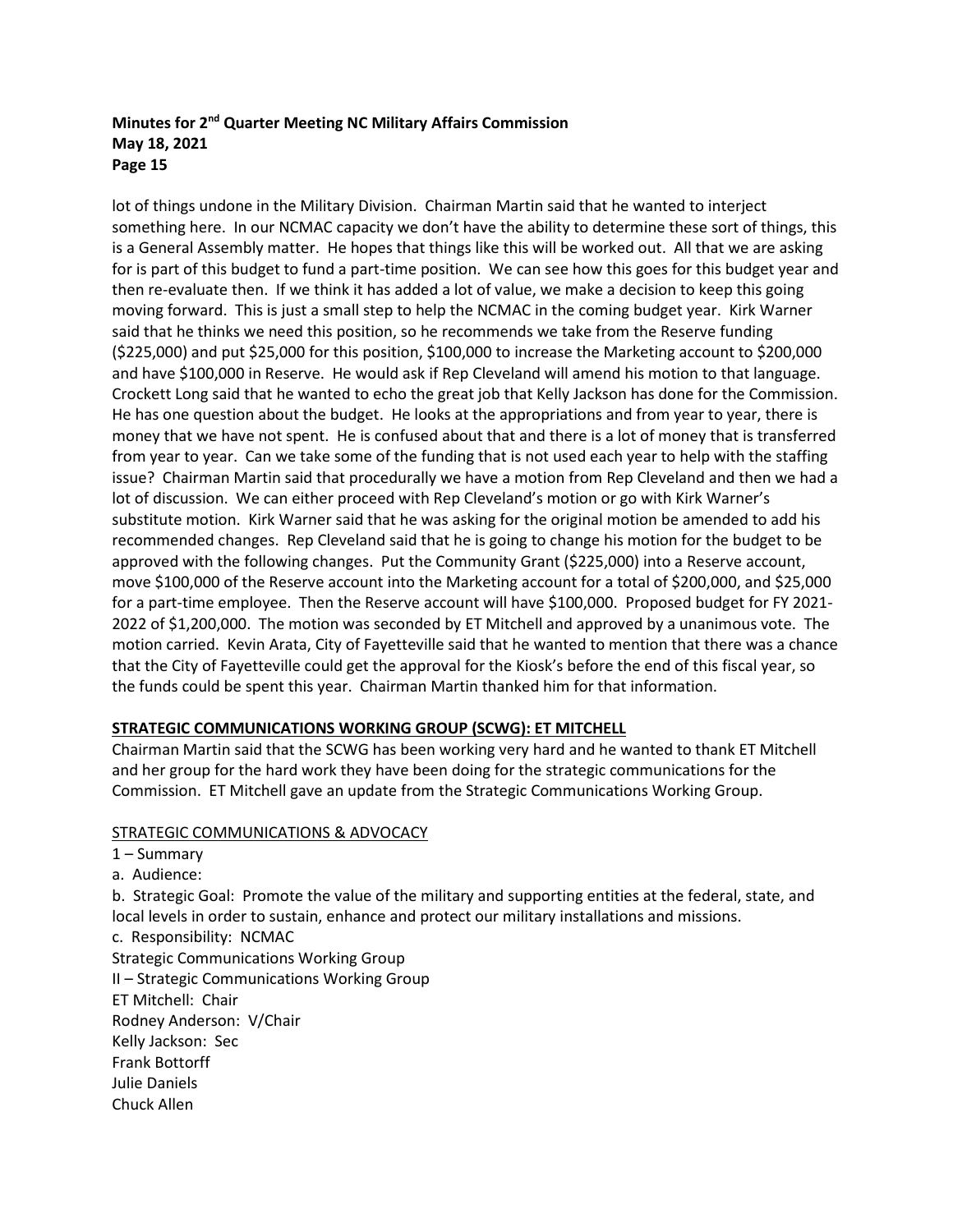Ariel Aponte

- III 2020 Priorities
- 1. STRATCOM Plan: Review, Refine, Implement
- 2. Committee Coordination: NCMAC goals
- 3. Regional Benefits: Promote features
- 4. Education: Public & Stakeholders
- 5. Overarching Organizations: NGOs
- IV Implementation Recommendations
- 1. Submit communications objections to NCMAC for approval
- 2. Delineate and prioritize messages, audiences to promote NCMAC goals
- 3. Prepare RFI for corporate communications

# STRATEGIC COMMUNICATIONS WORKING GROUP (SCWG)

I SCWG OVERVIEW:

- a. Purpose: Strategic Communications
- b. Goal: Plan and Manage SC
- c. Guidance: NCMAC 2020 Strategic Plan
- d. Type: Informal Working Group
- e. Governance: Robert's Rules of Order
- f. Documents: "Staff Working Papers"
- g. Oversight: NCMAC
- II STRATCOM DEFINITION:

"The purposeful dissemination of themes, messages and images that promote and advance North Carolina as the most Military and Veteran friendly State in the United States:

- III SCWG MEMBERS:
- ET Mitchell: Chair (Legislative)
- Rodney Anderson: V/Chair (Economic Development)
- Kelly Jackson: Secretary
- Frank Bottorff (Installations\_
- Julie Daniels (Quality of Life)
- Chuck Allen (Legislative)
- Ariel Aponte (DMVA)
- IV PLANNING & OPNS CORE VALUES
- Accountability: Responsibility
- Integrity: Honest and Truthful
- State-wide: Inclusive, across the state
- Proactive: Self-initiated

# NCMAC Meeting: SCWG Next Steps – Feb 16, 2021:

The SCWG feels the effort would benefit from a full or part time, temporary staff member to assist with the development of the plan.

• Approve funding for a temporary employee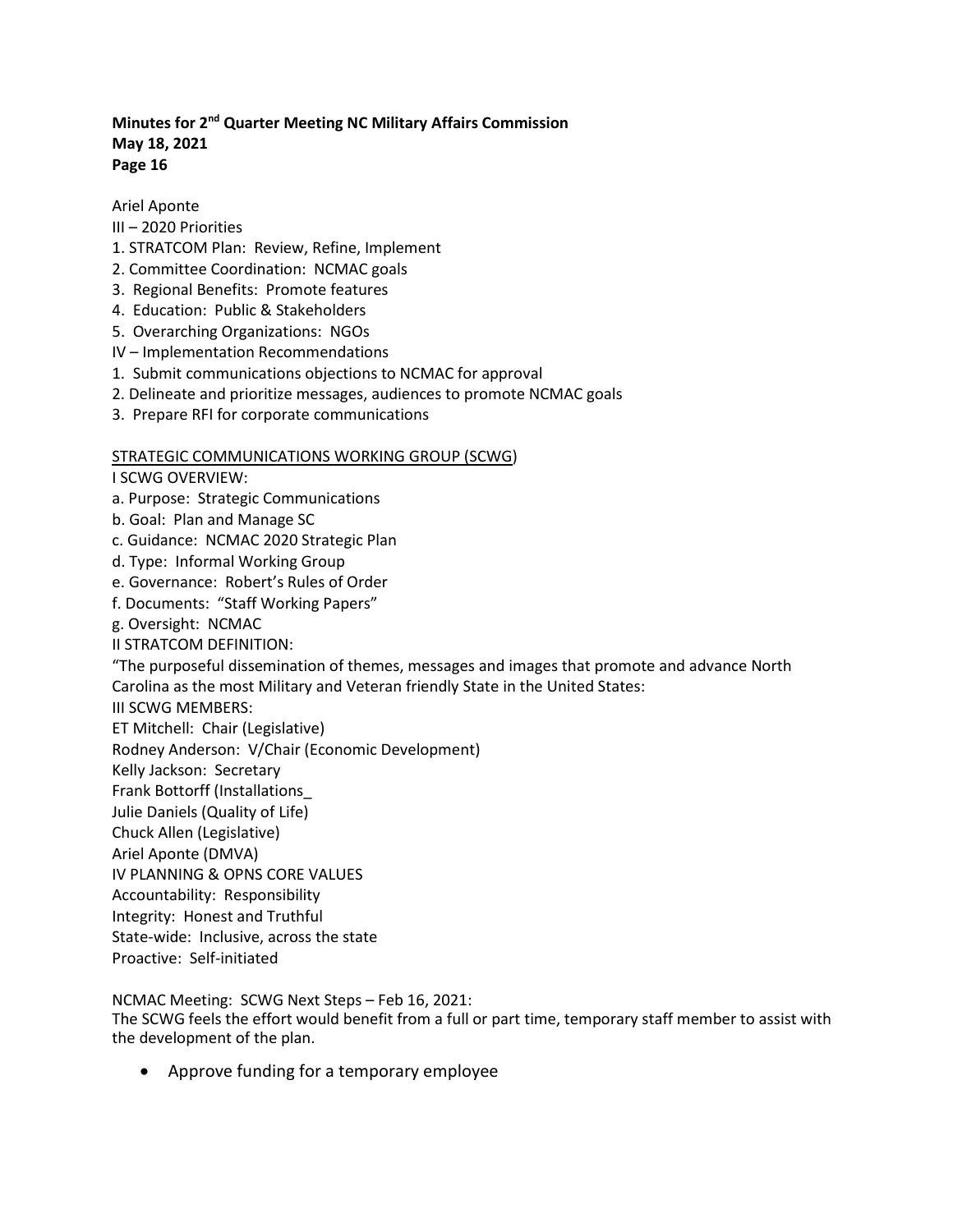- **Page 17**
	- Approve the position selection committee the authority to select and hire a temporary employee.
	- The Position Description (PD) will be developed by the selection committee and the Executive Director of the NCMAC and approved by the NCMAC Chair.
	- The position will reside in DMVA and will be working for the SCWG under the direction of the NCMAC Executive Director
	- The first task upon hiring will be to develop a plan development timeline which will include opportunities for commission input.
	- Request a motion and a second to approve \$50,000 from the Marketing/STRATCOM working group line item, within the 20-21 NCMAC budget, to hire a temporary employee. ...APPROVED by NCMAC!

# SCWG Planner Considerations:

- 1. Hire Janet Hart Strategic Communications Planner (SCP)
	- a. Pay, benefits, travel, lodging and overall budget
	- b. Work and reporting
- 2. Collect and deliver background info and data for SCP
	- a. NCMAC and DMVA Briefings and Documents
	- b. RACE and SWOT Background Products
	- c. List of weblinks (Access to key information)
- 3. Develop instructions and in brief for SCP a. Priorities, Feedback, Questions, Weekly reporting
- 4. Develop tasks, priorities, milestones for SC Plan Development (Aug Draft)
	- a. Process: SWOT, RACE, Decision Making Process/System, ...
	- b. Key Publics: Develop working list
- 5. Update to NCMAC and Committees: May 18th a. SCP Hire Announcement; SCP Timeline; SC Conference?

SCWG Update to NCMAC:

A. SCWG Update: Gathered information to hire a part-time professional to develop the NCMAC strategic communications plan to advance the NCMAC 2020 Strategic Plan.

B. SC Tools and Techniques: Identified tools and techniques in order to decide the best professional to build the plan. Considered: press releases, social media, print media, websites, marketing, surveys, themes, messages, audiences, and the skills needed to plan.

C. SC Planner: NCMAC approved hiring a planner. SCWG conducted a comprehensive review,

announced position; interviewed four candidates; identified one candidate with the experience and skills. Made an offer, offer was declined in favor of a permanent position.

D. Planning and Operating: During our last few months we came to the conclusion that any plan must be tied to how it will be implemented. This became clear in our process.

E. Way Ahead: Our work over the last few weeks brings us to the conclusion that we must think both about the plan and the implementation of the plan. We believe the best way to do this is to conduct RFI/RFP to determine agencies who are best suited for the task.

>>Present options, concepts, and costs for Commission approval in August 2021.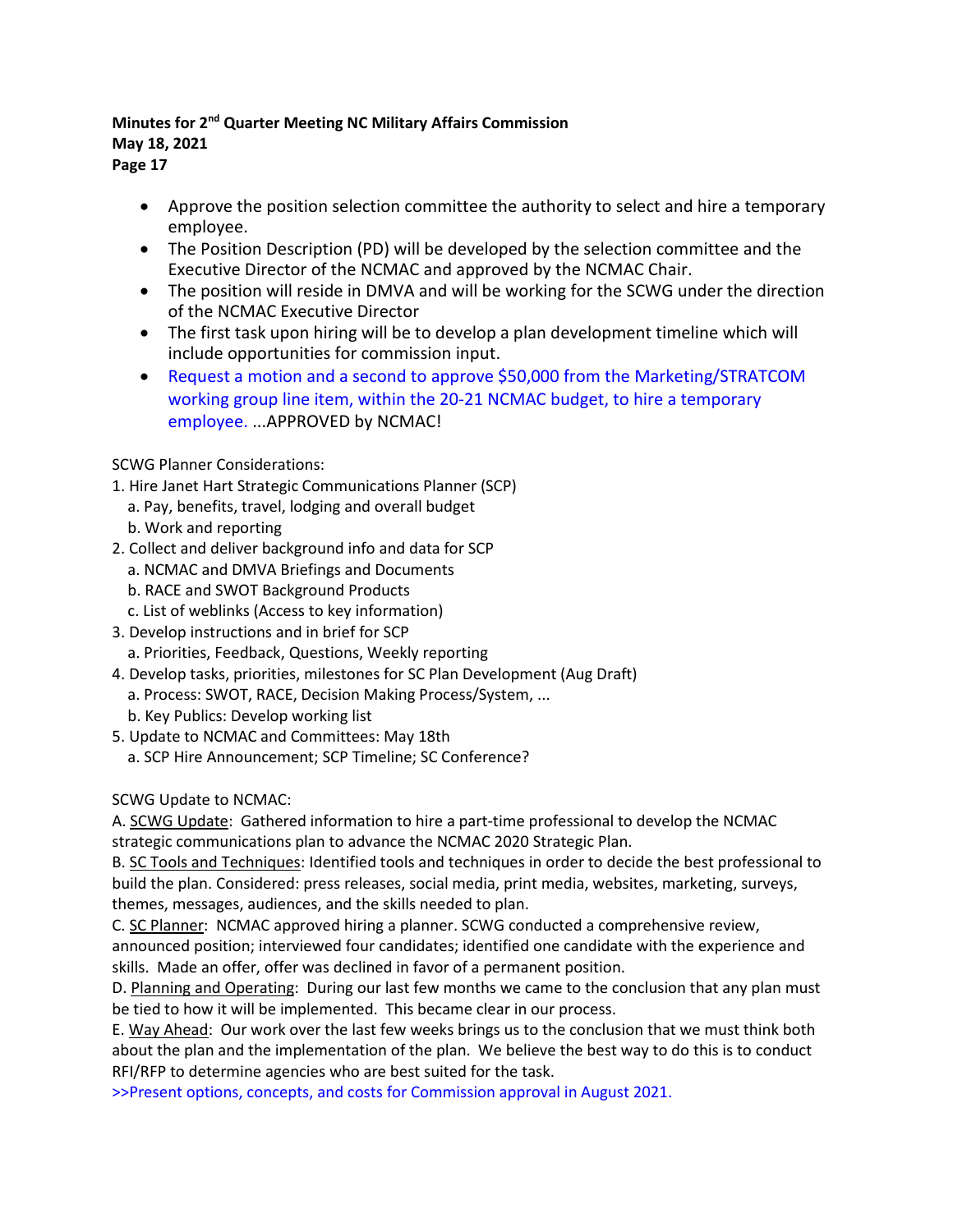### Discussion:

This process has been more complicated than the working group had anticipated. Back in February the Commission approved for the SCWG funding of \$50,000 to hire a temporary professional to write the plan for us. We move forward on that plan and the group has been meeting every week. We have learned a great deal about the public information sphere and what is needed to advance the NC Military Affairs Commission's strategic plan. We did two searches through Temporary Solutions which yielded four candidates who met some of the priorities and interviewed all of them. Only one of the candidates emerged as the best candidate. We offered her the position, but she declined due to her accepting another full-time position. As we have gathered information we concluded that the plan must be tied to the implementation. We think that the best way ahead is not get someone to write the plan and then have someone implement the plan but to do them in conjunction. The plan for the next three months is to publish a Request for Information (RFI) to public information agencies in North Carolina to be followed by a Request for Proposal (RFP) for someone who can write and execute a strategic plan for us. The goal is to have this done prior to the August Commission meeting with a set of recommendations of a professional entity who can write and execute the plan. That is a tight timeline. She appreciates the support for a part time temporary assistant for Kelly Jackson as the working group is putting a lot on her. The working group has done a pivot, but this will enable the group to best meet the needs of the Commission. Chairman Martin asked ET Mitchell if she had a motion for the Commission due to this pivot. ET Mitchell said that she did. The original request that was approved was for \$50,000 to hire a planner which would have been followed by a different funding request to look for an agency to implement the plan. She asks for the money to be held in the budget. She has learned that there are a number of cheap platforms that are cheap to sign up for but the maintenance costly. Second, the Department of Military and Veterans Affairs is not staffed to do the strategic communications for the State of North Carolina. Not the NC Military Affairs Commission, but the State of North Carolina, our military installations, our military veterans, and military communities need. Chairman Martin said that there is no change to the budget but authorization to change directions and not hire a temporary employee but to put out and RFP. ET Mitchell said that she would like to make or see a motion to allow the SCWG to publish a RFI and RFP. Chairman Martin asked for a second on the motion to have the SCWG publish a RFI followed by and RFP. The motion was seconded by Rep Cleveland but would like to have a discussion. He asked that the Commission repurpose the money that was approved to hire a person for strategic planning. Chairman Martin asked Rep Cleveland if he was asking to shift money in the budget right now? Rep Cleveland said that there is money in the budget right now to hire a part time employee. If ET Mitchell wants that money left there it will not be used to hire a part time employee but will be repurposed in support of the plan moving forward and not to hire a part time employee. Chairman Martin said that once the SCWG comes back to the Commission after they have evaluated the RFPs then we can approve the funding required to move forward. We don't' know what to approve at this time without seeing the RFP's. ET Mitchell said that was correct. Her goals are to be able to come back with a menu of options and recommendations. Then the Commission can determine how much do they want to spend and how do they want to spend these funds. Arnold Gordon-Bray asked if there is going to be a RFP to advertising agencies that are capable of providing a plan and giving you platforms and dollar amounts associated. ET Mitchell said that she would not call them an advertising agency but public information. We are trying to inform the public, not sell them something. He is using advertising agencies because the Army would put out a strategic plan and then go to an advertising agencies. The advertising agencies would take the strategic message and then develop the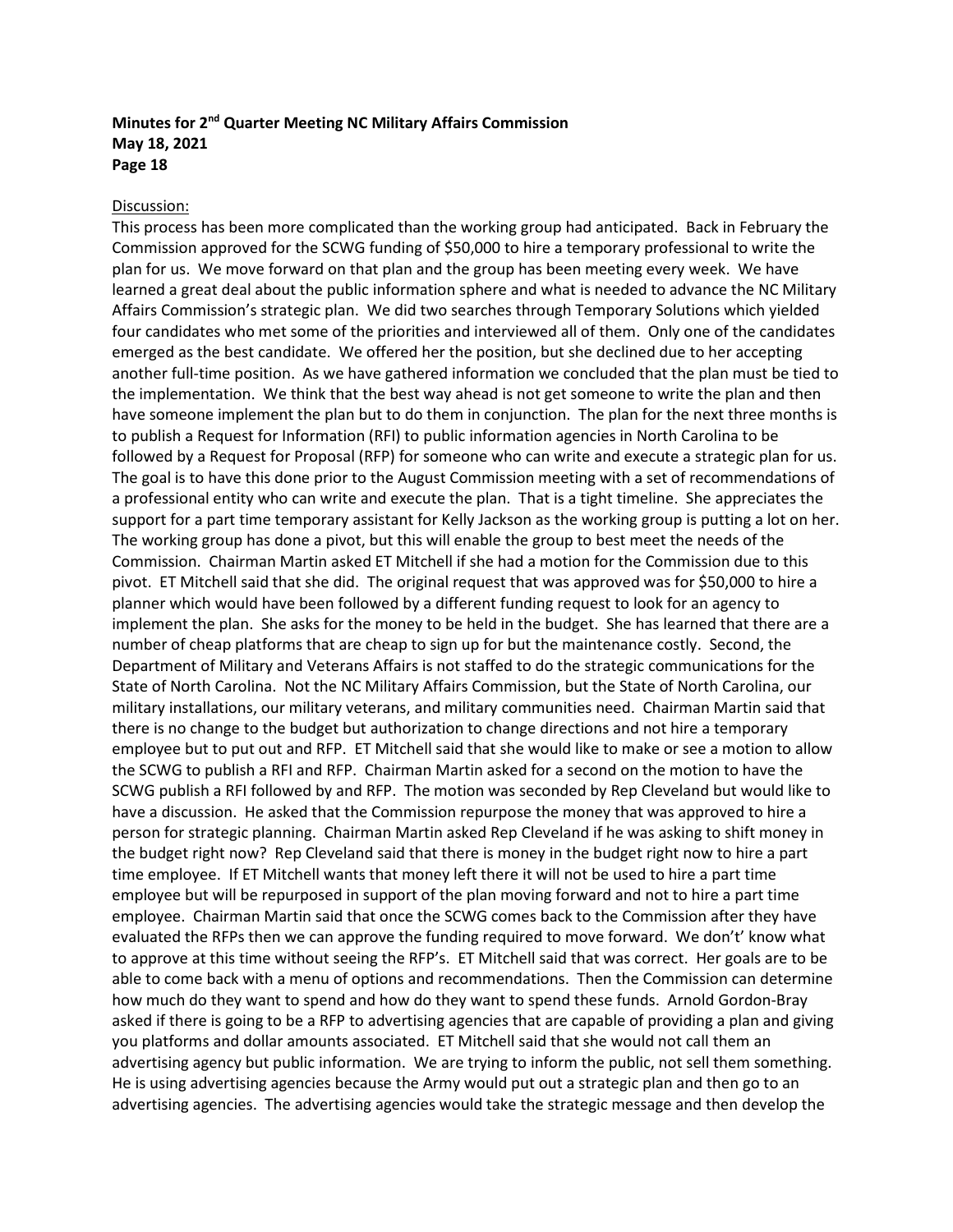platforms or recommend the platforms that would give us the best return for our investment. So, we are going to get a planner who can also associate the plan with products. ET Mitchell said that was correct. We need someone who knows what they are doing. We want a company that has demonstrated their capabilities. Rodney Anderson said that through this process we have learned a lot. It is disjointed to have someone develop the plan and then have someone else execute that plan. Since the strategic plan directed that there be a commercial search and RFI, we think that is the best thing to do at this time. When we come back in August we will have the details and make a recommendation for how we might advance the work of the Committees and Commission. Chairman Martin said that we have a motion and a second, is there any further discussion on the motion. ET Mitchell said that it is conceivable that they come back with two entities or more working on this. Chairman Martin asked for the Commission members to vote on this motion. It passed with a unanimous vote.

# **CASSIDY & ASSOCIATES: CHAD SYDNOR**

Chad Sydnor gave a presentation for Cassidy and Associates. He had drafted some language for TTT, and it was reviewed by Doug Taggart and submitted to both Senator Tillis' and Burr's offices. Senator Tillis does sit on the Senate Arms Services Committee and is the ranking member on the Military Personnel Sub-Committee. Senator Burr is the ranking member on the Health and Education, and Labor and Pensions committee. That will be a good combination.

# FY22 Budget:

- The President recently released a "skinny budget" that sets the Defense Department's base budget at \$715 Billion for FY22.
- The budget continues to be delayed, now the projected date for OMB sending the budget to Congress is "around Memorial Day."
	- Justification Books (J-Books) may not come over until June.
- \$715B DOD budget request represents a 1% increase over FY21 and slightly below the \$722B that the Trump Administration had been planning to request.
- Original projections for the Biden Administration's budget had been \$704-\$708B and therefore \$715B is exceeding projections.
- Important to understand that the President's Budget request is just that, a request.
	- When we finally see the full budget, we can expect to see a reduction in legacy accounts as DOD attempts to shift money to modernization and RDT&E accounts.

# Earmarks:

- The House of Representatives will be bringing back earmarks in the form of "Community Project Funding."
	- $\circ$  House Republicans have voted to participate in the earmark process, but some Members have vowed not to participate.
		- 2 North Carolina Members signed the letter vowing not to request earmarks:
		- Rep. Dan Bishop (R-NC-09)
		- Rep. Ted Budd (R-NC-13)

The Senate is also bringing back earmarks and Appropriations Chairman Pat Leahy has issued guidance.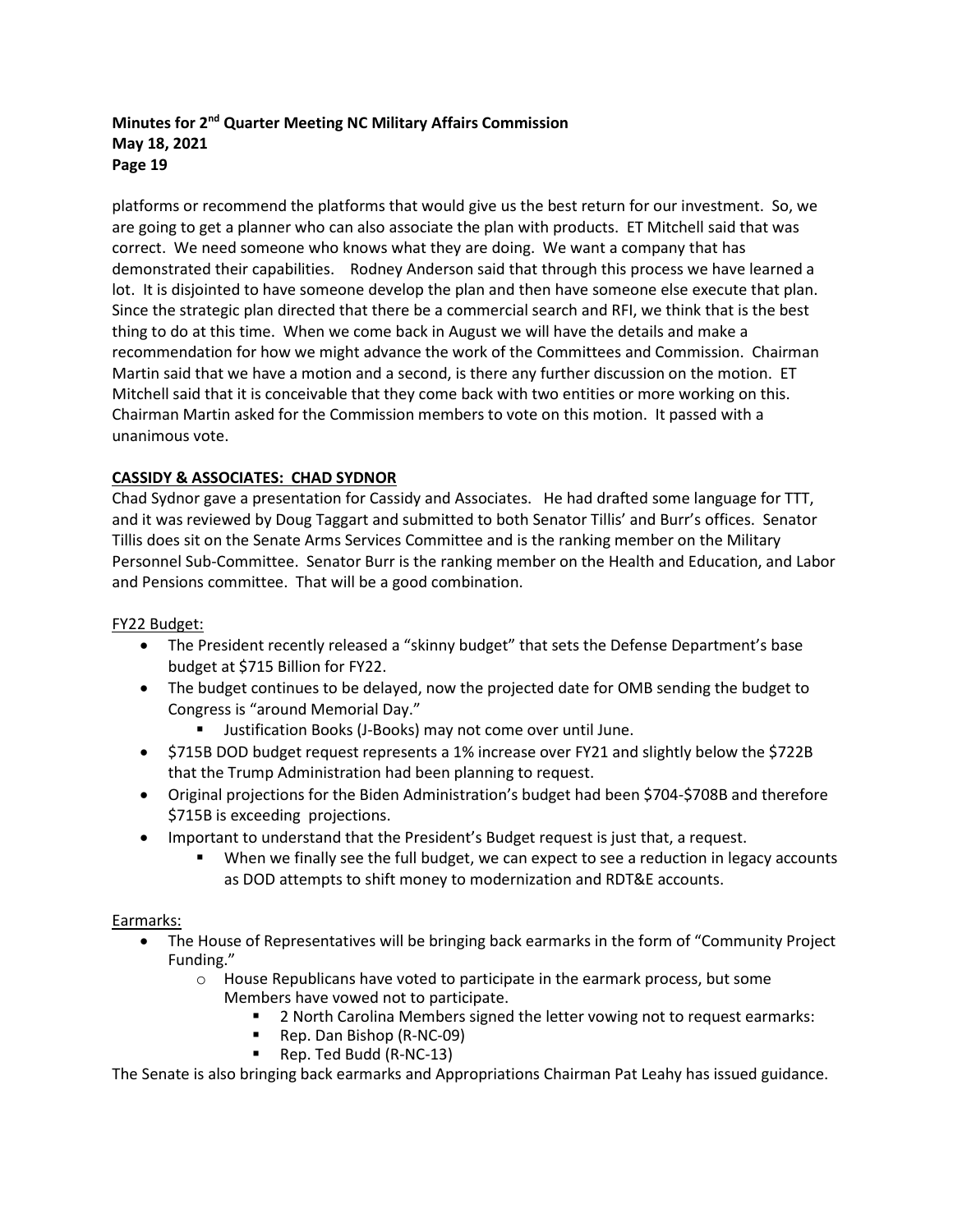- o The Senate prefers the term "Congressionally Directed Spending Items."
- $\circ$  Republicans voted not to engage in earmarks, but it is a nonbinding vote which means each Republican Senator can decide whether they will submit requests and engage in the process.
	- Senator Burr will submit requests
	- **Senator Tillis has not announced a decision yet.**

## FY22 NDAA & Appropriations:

- The NDAA process has been delayed due to the delayed President's Budget.
- HASC is still planning to mark up the bill in June but that is expected to be delayed
- SASC recently delayed their mark up to July 21.
- If SASC adheres to that schedule, the Senate version likely will not receive floor time until September.
- This delay means that Congress will likely not agree to a Conference Report until the November-December timeframe.
- Regular appropriations will also be delayed and there is a high likelihood of FY22 beginning with a Continuing Resolution (CR) in place.
- CR will likely run to December as well.

### DoD Officials:

**Confirmed:** Secretary Lloyd Austin – 22 Jan Deputy Secretary Kathleen Hicks – 8 Feb Undersecretary for Policy Colin Kahl – 27 Apr **At Senate:** Secretary of the Air Force – Frank Kendall Secretary of the Army – Christine Wormuth (hearing 5/13) General Counsel – Caroline Krass Comptroller – Mike McChord (hearing 5/11) Undersecretary for A&S – Michael Brown Undersecretary for Intel – Ronald Moultrie (hearing 5/11) Undersecretary for P&R – Gil Cisneros Undersecretary for R&E – Heidi Shyu Undersecretary of the Air Force – Gina Jones Assistant Secretary for INDOPACOM Security Affairs – Ely Ratner Assistant Secretary for Manpower and Reserve Affairs – Brenda Sue Fulton Assistant Secretary for Nuclear, Chem and Bio Defense Programs – Deborah Rosenblum Assistant Secretary for Readiness – Shawn Skelly Assistant Secretary for Special Operations & Low Intensity Conflict – Chris Maier Assistant Secretary for Strategy, Plans and Capabilities – Mara Karlin Assistant Secretary of the Army for Civil Works – Michael Connor Assistant Secretary of the Navy for Energy, Installations and Environment – Meredith Berger Director, Cost Assessment and Program Evaluation (CAPE) – Susanna Blume **No Nominee** Secretary of the Navy!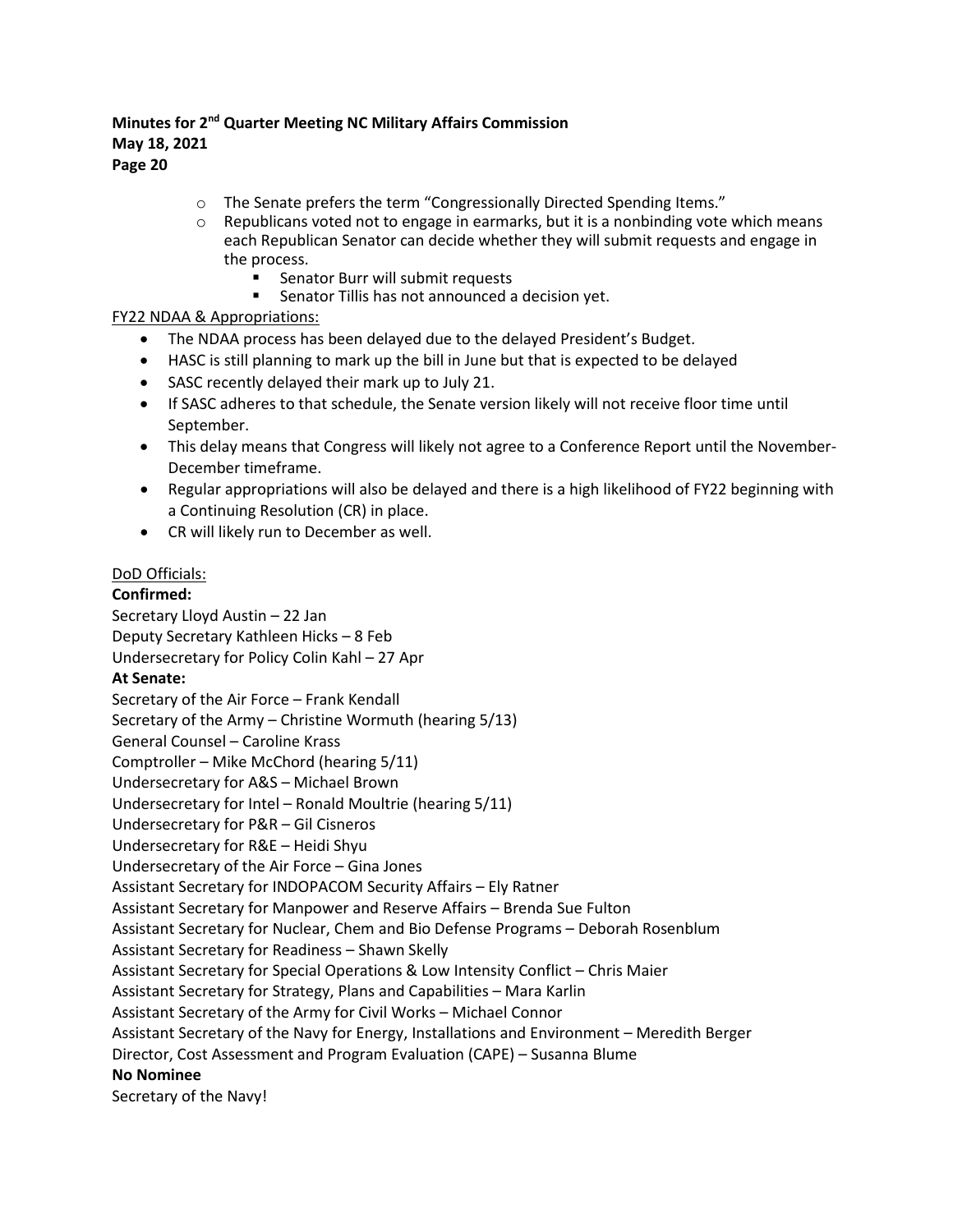30 other positions

# Other NC Military Matters:

**Camp Lejeune** - April 22, 2021, Naval Facilities Engineering Systems Command (NAVFAC) Atlantic and Office in Charge of Construction (OICC) Florence participated in a groundbreaking ceremony to mark the beginning of a five-year effort to revitalize Marine Corps Base (MCB) Camp Lejeune, Marine Corps Air Station (MCAS) New River and MCAS Cherry Point. The groundbreaking was held at the soon to be replaced 10th Marine Regiment headquarters which will be the first of many Hurricane Florence related projects.

**Fort Bragg** – 82nd ABN paratroopers will be making a full return to one of the largest international military exercises in the world amid a global pandemic. More than 7,000 paratroopers from the 82nd Airborne Division will execute three multinational airborne operations between May 1 and May 15. They will be joined by the 173rd Airborne Brigade, the Polish 6th Airborne Brigade, and nine other nations. **MCAS Cherry Point** - In March this year, the Marines received their 60th KC-130J, which was delivered to VMGR-252 at MCAS Cherry Point. This leaves another 26 aircraft to be delivered over the next five years, completing an order book for 86 aircraft. The latest KC-130J deliveries also feature additional improvements, including enhanced navigation systems, an upgraded cockpit, and the Department of the Navy Large Aircraft Infrared Countermeasure self-protection system.

**Seymour Johnson AFB-** April 30, 2021, the 916th Air Refueling Wing received the Air Force's 45th KC-46 Pegasus. The KC-46, tail number 18-6055, brings the wing's total fleet of KC-46s to six.

# NC Senate Race: Senator Burr

- Senator Burr is not running for re-election in 2022. Candidates who have already declared: **Republicans:**
	- o Rep. Ted Budd
	- o Former Governor Pat McCrory
	- o Former Representative Mark Walker

# **Democrats**

- o Former Chief Justice Cheri Beasley
- o State Senator Jeff Jackson
- o Former State Senator Erica Smith
- There is no clear front runner now in either party and more candidates are expected to declare in the coming months.

# **ECONOMIC IMPACT OF THE MILITARY ON NORTH CAROLINA: JEFF DEBELLIS**

Jeff DeBellis from the NC Department of Commerce gave a presentation reference Economic Impact of the Military on North Carolina.

# About LEAD:

- Produce labor market information in partnership with US DoL
- Conduct big data analysis of wage & employment outcomes of participants in NC education & training programs
- Create websites, dashboards, online tools, and publications for the public to access NC economic data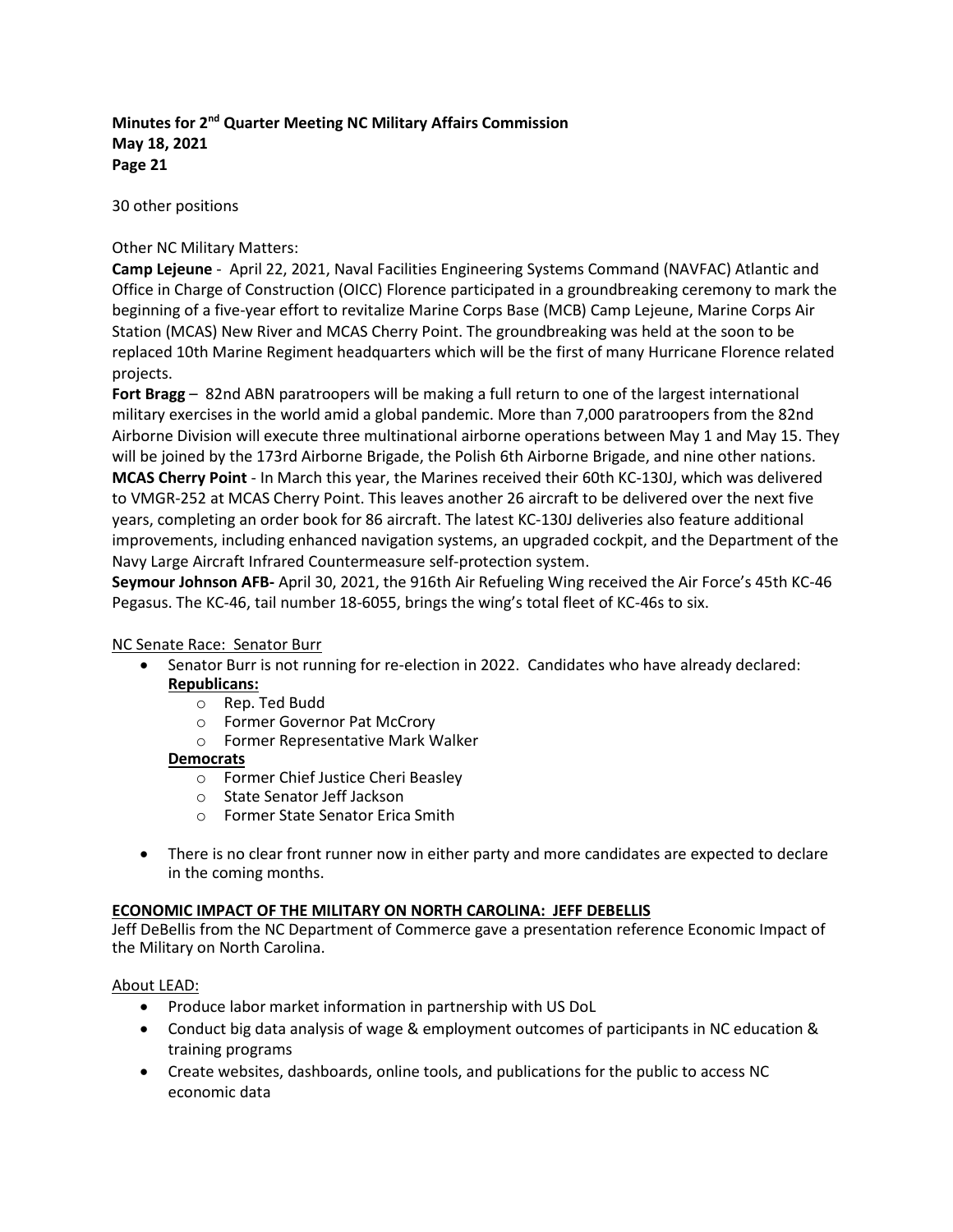• Analyze data, make presentations, author briefs and reports to help policy-makers, program managers, and the public understand and utilize economic data to make informed decisions

LEAD-Authored Previous Military Economic Impact Studies:

- 2008 North Carolina's Military Footprint
- 2013 The Economic Impact of the Military on North Carolina
- 2015 The Economic Impact of the Military on North Carolina

# Previous Impact Studies:

- Utilized REMI economic impact modeling software
- Examined economic impact of total US military spending on NC's economy
	- o Impact on total NC jobs & by industry
	- o Impact on total personal income
	- o Impact on state GDP
- Additional military-related data
	- o DoD prime contracting
	- o Active-duty personnel by installation
	- o Top occupations
	- o Veterans by region, age, & projections

# 2015 Study Approach for 2021?

- Written by Commerce/LEAD
	- o Analysis, data collection, & report writing by Commerce/LEAD
	- o In-kind contribution
- Modeling by REMI (contract)
	- o Model creation, impact figures
	- o Est. \$40,000 to do in 2021
- Data collection help
	- o NCMAC
	- o DMVA
	- o Military Business Center
- 5-6 Month duration

# Minimum Data Needed:

- All active military employment (on- or off-base)
- Military members in training
- Federal civilian employment
- Contract civilian employment directly employed by base (on- or off-base)
- Average compensation for military & civilian staff
- Annual or average annual spending on materials, services & other
	- o Breakout of spending that was awarded in-state and out-of-state
- Any proposed or planned expansions in the near-future
	- $\circ$  Personnel & Construction / Equipment breakout of spending would be ideal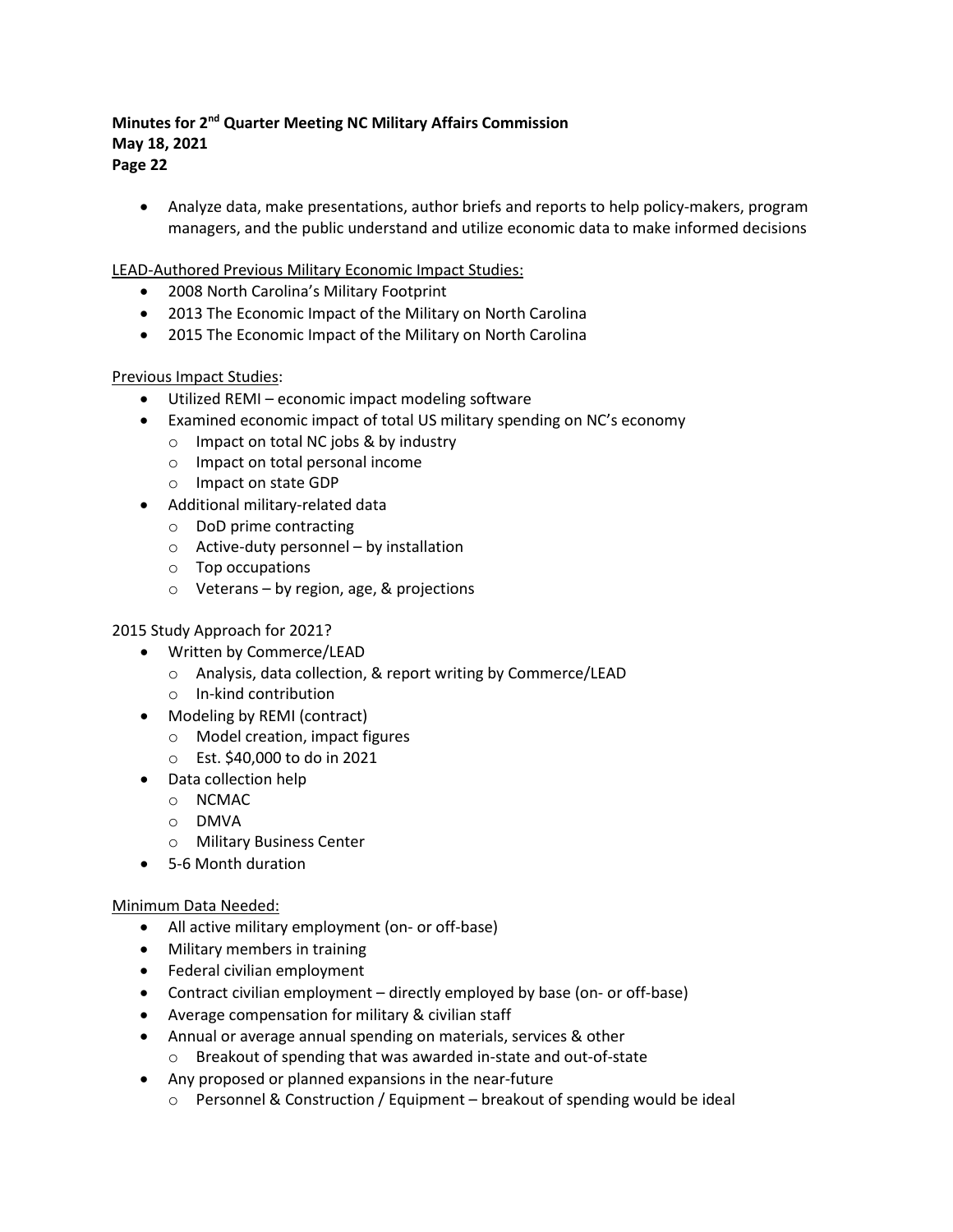# Discussion:

David Hayden said that this process is pretty quick. He made a motion to approve funding of \$40,000 to update the Report of Economic Impact of the Military on North Carolina. The motion was seconded by Kirk Warner. ET Mitchell said that she supported this request. Kelly Jackson said that she would work with Meredith Swartz, Purchasing office for a Sole Source request. Chairmen Martin said there was a motion to approve funding of \$40,000 for this project and asked if there was any further discussion? Scott Dorney had a point of clarification. He said that there would be a lot of data collection which will be provided by NC Commerce and the NC Military Business Center (NCMBC). There will also be a lot of data required from the bases. It will be important that they are supportive of this project. Chairman Martin said that there was a motion before the Commission. The motion was approved by unanimous vote.

# **DEFENSE ALLINACE OF NORTH CAROLINA (DANC): TAMMY EVERETT**

DANC Project Team: Project Manager: BG Jay Gothard, US Army (Ret) The Gothard Group LLC Team Leads: Tammy Everett, DANC Senior Director Bill Herrold, Washington Office Group Ruth Anderson, RNE Consultants Alison Blange, AKATA Globak Phil Williams, Phil Williams LLC Kevin Klug, Trane Technologies Van Carpenter, Van Carpenter Innovation Solutions Executive Team Advisors: LTGEN Mark Brilakis, US Marine Corps (RET) Tim Gabel, RTI International Chris Edge, Duke Energy Fred Day, Former CEO Progress Energy Carolinas

DANC – NCMAC MOU Tasks/Activities:

- Funding received **12Mar2021**
- □ Kick-off meeting with NCMAC leadership 31Mar2021
- DANC E-news "Mission" **March 2021** issue
- $\Box$  Innovation & Leadership virtual forum "The key to unlocking higher performance in your business" presented by Cardivera **18Mar2021**
- $\Box$  Government Relations virtual forum presented by The University of North Carolina Systems Office **24Mar2021**
- Presentation to NCMAC Economic Development Committee **13Apr2021**
- $\Box$  Products & Services virtual forum "In Support of Magic: Transforming the Real World with 3D Telemetry" presented by Tom Welsh, President Revware **13Apr2021**
- $\Box$  North Carolina Defense Industry "Get Aligned" virtual outreach event with keynote Senator Thom Tillis and sponsored by Ward and Smith, Allies for Cherry Point's Tomorrow, and the New Bern Military Alliance **15Apr2021**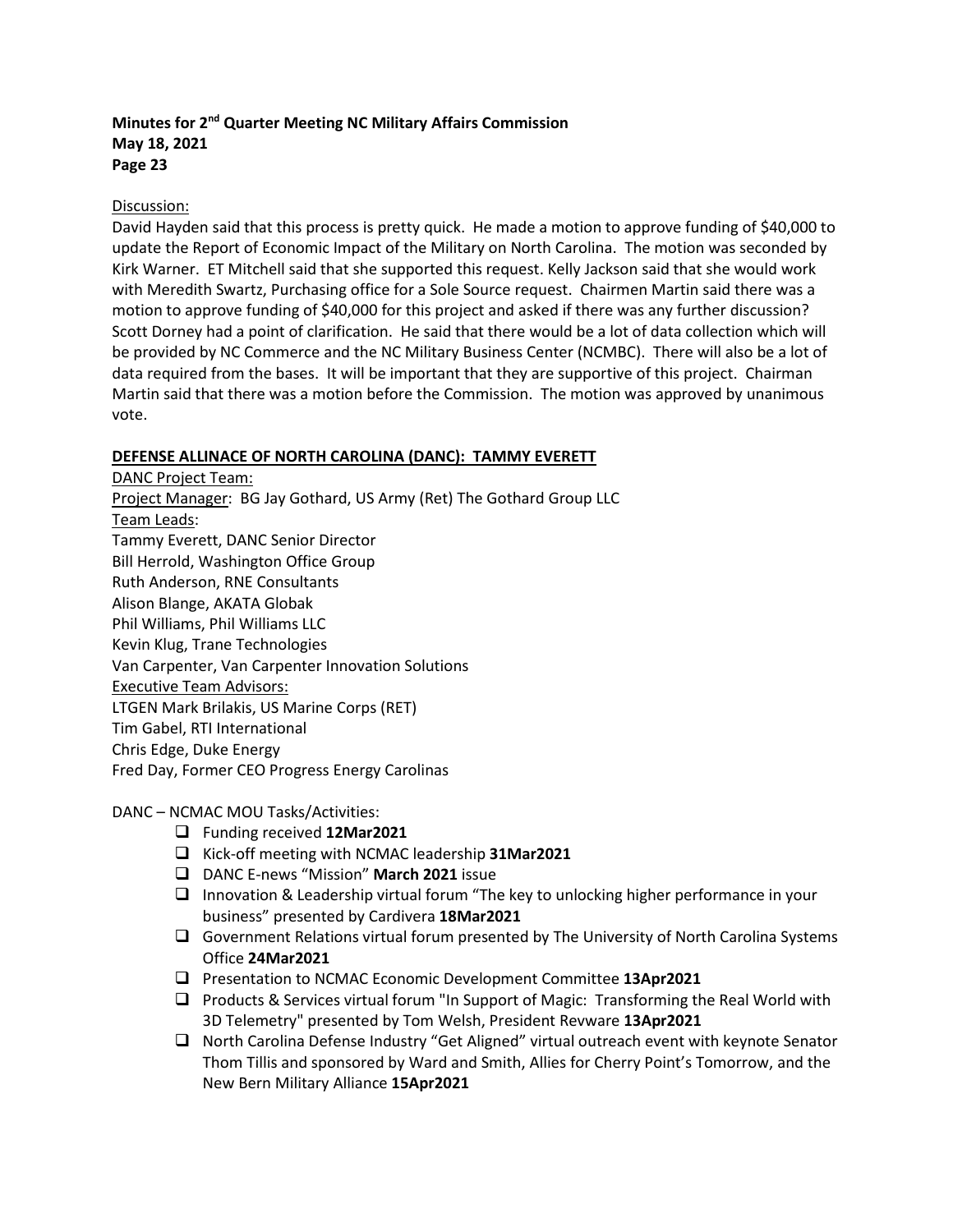- $\Box$  Strategic Planning Meetings with Team Leads specific to the MOU Tasks/Deliverables **21Apr2021**
- DANC E-news "Strategic Partnership" **April 2021** issue
- $\square$  Business North Carolina articl[e https://businessnc.com/point-taken-how-north-carolina](https://businessnc.com/point-taken-how-north-carolina-hustles-on-defense/)[hustles-on-defense/](https://businessnc.com/point-taken-how-north-carolina-hustles-on-defense/) published **30Apr2021**
- $\Box$  Survey hosted by RTI International targeted for the Southeast Region Federal & State Textile virtual summit hosted by NCMBC **18-20May2021**
- Government Relations virtual forum with Jordan Whichard, Chief Deputy Secretary NC Department of Commerce **26May2021**
- Science & Technology virtual forum with Peter Baird, CFO Infrared Cameras **9Jun2021**

## DANC – NCMAC MOU Tasks/Future Activities:

### **Forums:**

- •Conduct up to 4 Forums following the model of the April 15th outreach event. Forums focus on Federal Agencies, Programs and Budgets
- $\triangleright$  Science & Technology; Phil Williams continues to serve as chair of these efforts. S&T Forums to incorporate/further output of the Cluster Study
- $\triangleright$  Professional Services; Allison Blango has agreed to help organize as the team lead. 2nd half of September
- $\triangleright$  Facilities and Infrastructure; in conjunction with FEDCON: Joe Angel has agreed to help organize as the team lead. October 27-28
- $\triangleright$  Education and Economic Development; Still seeking a Chair. Mid November.

# **Surveys:**

- •Pre and Post Forum surveys of the individual/extended Defense Communities to measure awareness of the role the defense economy plays in NC and the efforts of the NCMAC
- •Surveys to include identifying resources available to support Symposia to be held in conjunction with NCMBC under MOU wherever feasible

# **Output:**

- •White papers on those defense communities in North Carolina. White papers can be used for educating Congressional Delegation, State Officials and General Public.
- •Provide input for NC Commerce Department Task Force on Defense Innovation
- •Creates opportunities to breathe life into our new committee structures

# **Build on/ Support Ongoing Initiatives:**

•Symposia to be held in conjunction with NCMBC under MOU wherever feasible

# **Final Report to NCMAC to include overall results of the project, findings of pre and post surveys, white papers, and analysis of the project Contact Information:**

Tammy Everett, Senior Director 910-690-4450 [teverett@defensealliancenc.org](mailto:teverett@defensealliancenc.org)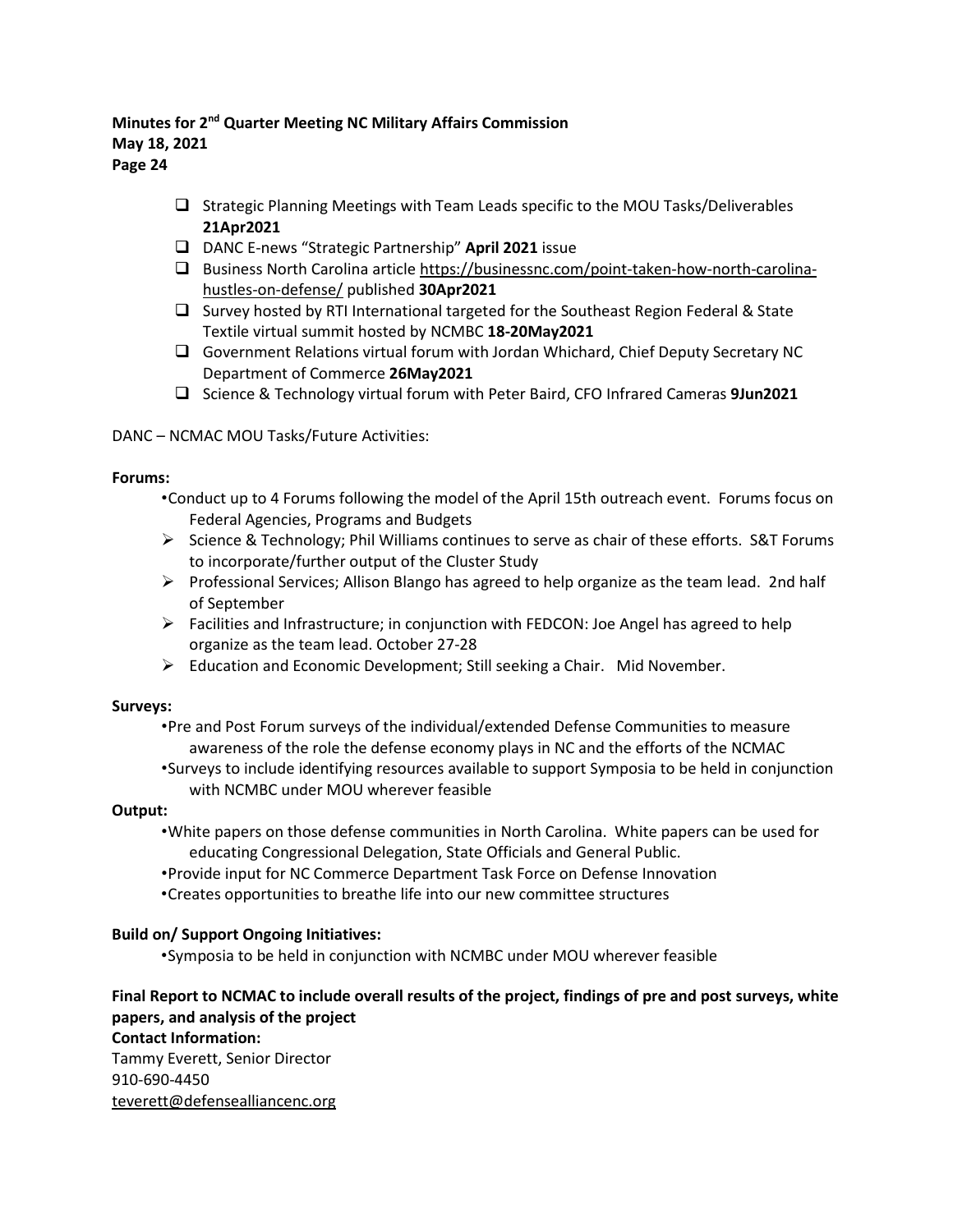Bill Herrold, President Management Council 703-862-1249 [bill@washingtonofficegroup.com](mailto:bill@washingtonofficegroup.com)

BG (Ret) William "Jay" Gothard, Vice President Management Council 910-309-8326 [wjaygo@aol.com](mailto:wjaygo@aol.com)

### Discussion:

David Hayden said that going forward that he recommends that DANC reports to the Economic Development Committee and he as the Chairman of that committee will bring forth any information that needs to be taken to the Commission members. Chairman Martin said that he appreciated David Hayden and his committee taking on that duty.

# **OFF-SHORE WIND: JEMERY TARR**

Jeremy Tarr said that he was in the Policy Office for the Governor's Office. He wanted to give the group an update on recent federal and state activities related to off-shore wind and then answer any questions. He said that the Governor wanted him to extend his appreciation to everyone for the work they do and support of our military installations and communities. You may be aware that the Governor proclaimed the month of May as Military Appreciation Month to honor the contributions and sacrifices of our military service members, families, and Veterans. Governor Cooper is also proud that North Carolina's reputation as the most military friendly State in the country. He is fully committed to our military installations and communities so that they can continue to protect our national security. We also have to remember that our military installations are one of the State's largest economic drivers and contributing over \$66 billion annually in economic impact. So, as we move forward with new industries such as off-shore wind, we need to do so with a way that is compatible with our military. Now we plan to move forward very thoughtfully with off-shore wind so that no off-shore wind project gets built that would jeopardize our military bases or military readiness. You may or may not be aware that Governor Cooper issued Executive Order 80 in 2018 to set us on a path for clean energy and adjust climate change in the State. Off-shore is one of the aspect of the Governor's overall focus on busing economic opportunities for North Carolinian through a transition to clean energy. We are going to focus on that one aspect. Something that he has learned, and you may find interesting and will kind of help to set the context for off-shore wind in his mind is that globally we have seen off-shore wind grow by 24% annually since 2013. They are projecting about 300 gigawatts of off-shore wind globally by 2030. In the United States, along the Atlantic Coast, our best estimates are that we will see about 41 gigawatts of off-shore wind by 2030. That is about the size of about 41 nuclear reactors worth of compacity off of the Atlantic Coast. You may have heard that a couple of weeks ago the President of the United States had a big offshore wind announcement and setting a goal of 30 gigawatts by 2030 and announced a number of federal funding opportunities for off-shore wind related research and infrastructure development.

The Bureau of Ocean Energy Management (BOEM) recently announced that they have plans to review construction and operational permits for at least sixteen off-shore wind projects by 2025. Off-shore wind is moving quickly globally and nationally. In North Carolina we have three off-shore wind areas. The first is called Kitty Hawk area and that is off our Northeastern Coast. That was designated many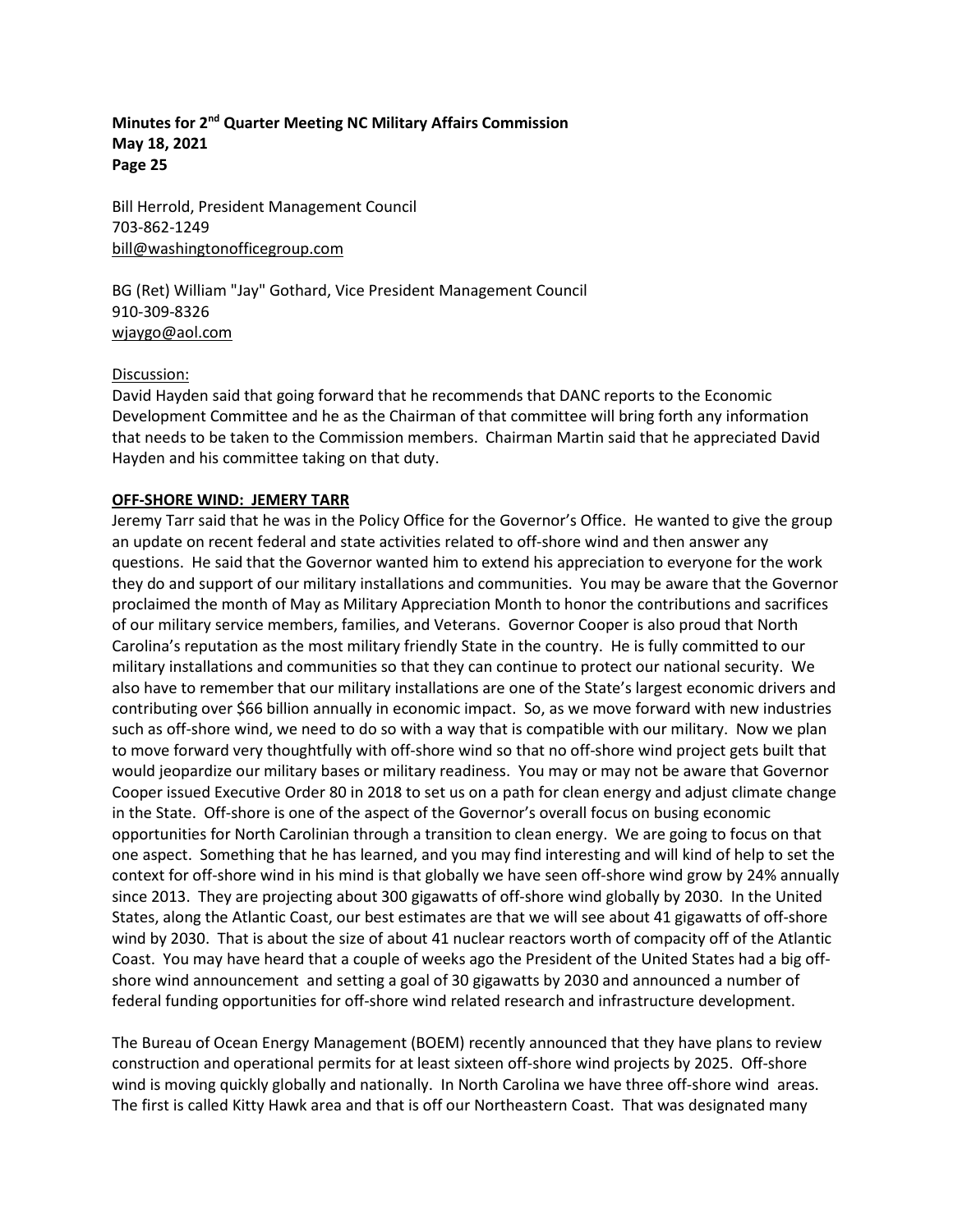years ago. and leased in 2017 for development and we expect to see turbines spinning through that project starting in about 2026. The remaining two areas have been identified as wind areas but have not been leased. They are in the Southern part of the coast called Wilmington West and Wilmington East. In terms of economic opportunities, projections off of the Atlantic Coast a build out of about 41 gigawatts off of the East Coast by 2035 and to build that out would require \$140 B of investment. The NC Department of Commerce recently completed a study which identified that North Carolina could compete for about \$100 billion of that \$140 billion pie. That investment would go into manufacturing and Supply Chain companies across North Carolina and especially Coast Communities. The Commerce study was really focused on identifying the off-shore wind supply chain and infrastructure opportunities for our State.

As we see this economic opportunity, off-shore wind also helps to play a role in our energy sector. North Carolina is already a leader and has been for many years in solar capacity nationally. Off-shore wind can help to diversify our clean energy sector and help to provide for liability, and resilience. North Carolina released and Energy plan in 2019 which set a goal of 70% reduction in greenhouse gas emission in our power sector 2030 and carbon emission by 2050. The President's goals are carbon neutral by 2035 in the power sector. We also see Duke energy and others creating similar goals out to 2050. So, the development of off-shore wind is consistent with all of the trends that we are seeing at the federal/state levels of utilities and many large companies.

Another action that they have taken is that last Fall, Governor Cooper signed a Memorandum of Understanding (MOU) with Governor's from Virginia and Maryland. To ensure that our states are going to work together as a region reference off-shore wind and especially when it comes to economic development and jobs. More recently, on March 3, 2021, Governor Cooper sent a letter to the Directory of the Bureau of Ocean Energy Management (BOEM), which is in the Department of Interior. He was asking for three things. That the Director lease North Carolina's East and West areas by July 1 of next year. Also, to start the process to identify new wind energy areas. The leasing of the existing wind energy areas Wilmington East &West by 1 July is important because former President Trump issued a ten year moratorium on off-shore wind development off of the North Carolina Coast starting July 1, 2022. The Governor's ask was to repeal that moratorium by July 1 and then start to look at additional wind energy areas and go through the deconfliction process that is critical before identifying any areas. We did receive a response from BOEM last week and the letter as we read it as their intent is to move forward with leasing and assuming that is the case we anticipate the following next steps from BOEM. We are waiting for them to announce these next steps. We think the process will be that BOEM will convene an Interagency or Renewable Energy Task Force which will be a federal task force with state and local officials, and stakeholders as well to share information and input on the plans to lease. We would anticipate BOEM interacting with the military aviation and installation assurance site clearing house to ensure that the proposed leased areas remain compatible with promoting national security these Wilmington East & West areas had been identified in 2014-2015 and we are now in 2021 so we would anticipate taking another look at them to receive any new data and talking with the clearing house again. Then there will be an opportunity for the Pentagon to weigh in on it for any potential military issues. There would be the Task Force and any proposed sale notice which would be open to any public comments and the after that any final sale notice, the lease auction and then a lease execution. In the near term we will see what BOEM announces for the next steps, but this gives you the